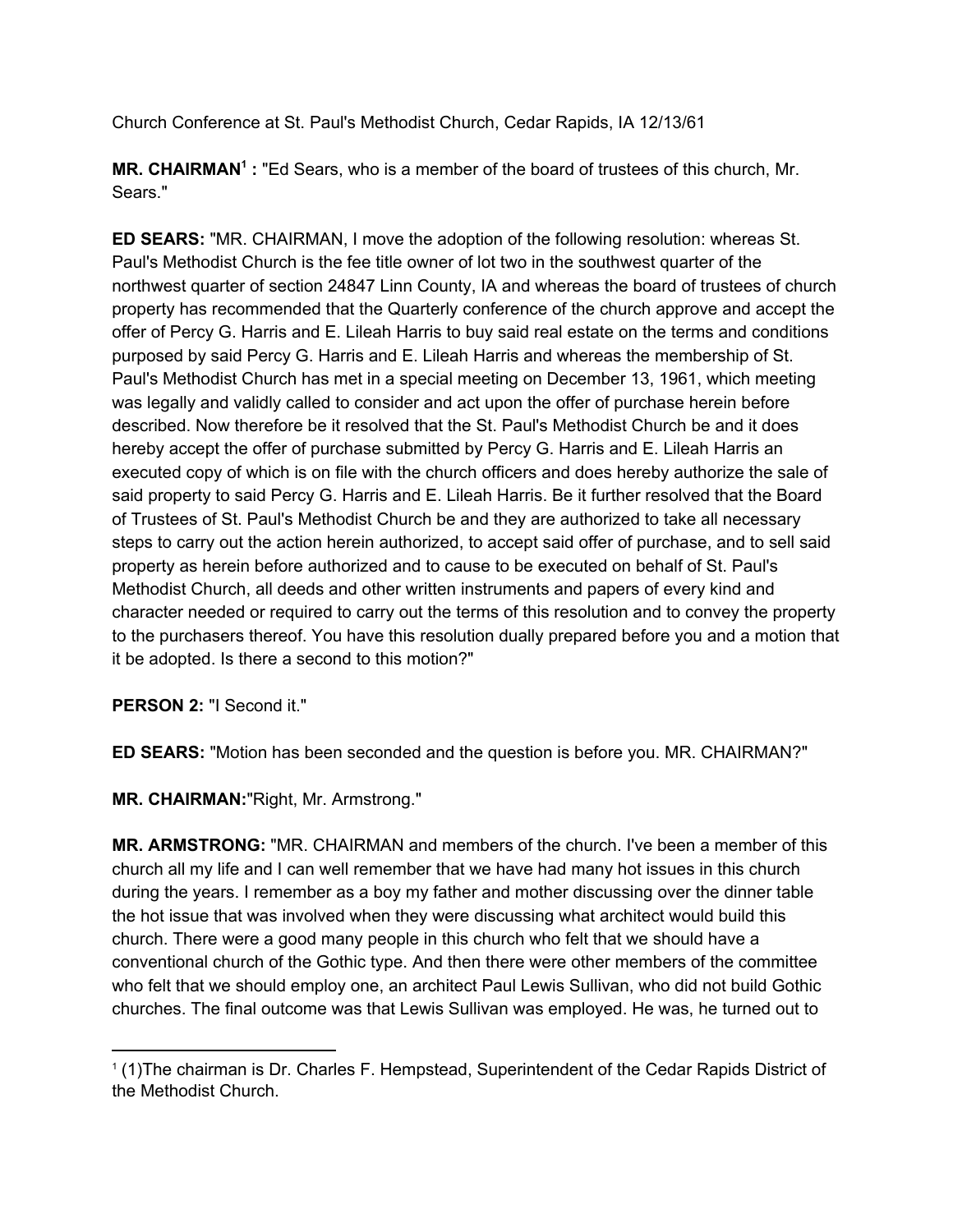be one of the most distinguished architects of his generation. He built us a church which was 50 or 100 years ahead of its time. And as a result of that, we have a church here today which while other Gothic churches are being torn down, as we see them down on fifth street even in this city, that is the Christian Education Building, and Gothic churches elsewhere are being demolished, we find ourselves here with a church which was far ahead of its time and in the present remodeling program will only require a very small amount of changes, minor changes, here or there to make it a suitable building for our church for many years to come. The point I am making is that while there was a very hot controversy in this church over that issue, it was settled and when after the vote was taken, everyone closed ranks and we marched on together.

And that has been the grand thing about this church in all the years. We have had hot issues in this church but we have not been 'yes' men in the church. We have been willing to discuss in a dispassionate and reasonable way matters which came before us and after those matters have been settled, we have gone forward. And there has never been a time when this church in all the years, even though we have discussed plenty of hot issues, and there have been a lot hotter ones than the ones that I have mentioned.

We have always gone forward in the spirit of brotherhood. And I believe that that same thing will characterize our meeting tonight. This is a hot issue. And it is a hot issue not because of Dr. Percy Harris, a Negro, who would like to buy a lot or because this is St. Paul's Church but is a hot issue because it's a world issue. There is a world issue today and that world issue is whether there are second rate people in the world. Whether the white race is a supreme race. And whether men and women are entitled a life, liberty, and the pursuit of happiness, regardless of their race, color, or creed. And that is the reason that we can't dodge this issue.

We might have people say, 'Well isn't too bad that this issue has come up in the church.' If it didn't rise today, it will rise tomorrow or next month and So I want to say to you that this is a big issue and it's a world issue and I think that we can discuss the issue in a dispassionate sort of way, without enmity or hate, and when the issue is settled, this church will continue to go forward.

Now certain questions have arisen and I would like to take a few of them up. First the question is asked, 'Who is Dr. Harris, who is Dr. Percy Harris and what is his background?" Percy Harris was born in the South (2) and at the age of three, his father was killed in an automobile accident (3) in which he almost lost his life. At the age of eleven, his mother died. And he came up to Waterloo, IA to live with his aunt. He, of necessity, had to work his way mostly through the upper part of grade school and largely through high school. When it came to college, mostly and almost entirely, through his own efforts, he went for two years to State Teachers' College and then he went to Washington, D.C., to start in at Howard University.

At Howard University, he was practically entirely dependent on his own efforts, and he worked in an apartment house, where he happened to meet Senator Guy Gillette and his wife, who were living in this apartment house in Washington, D.C.. Senator Gillette arranged for Percy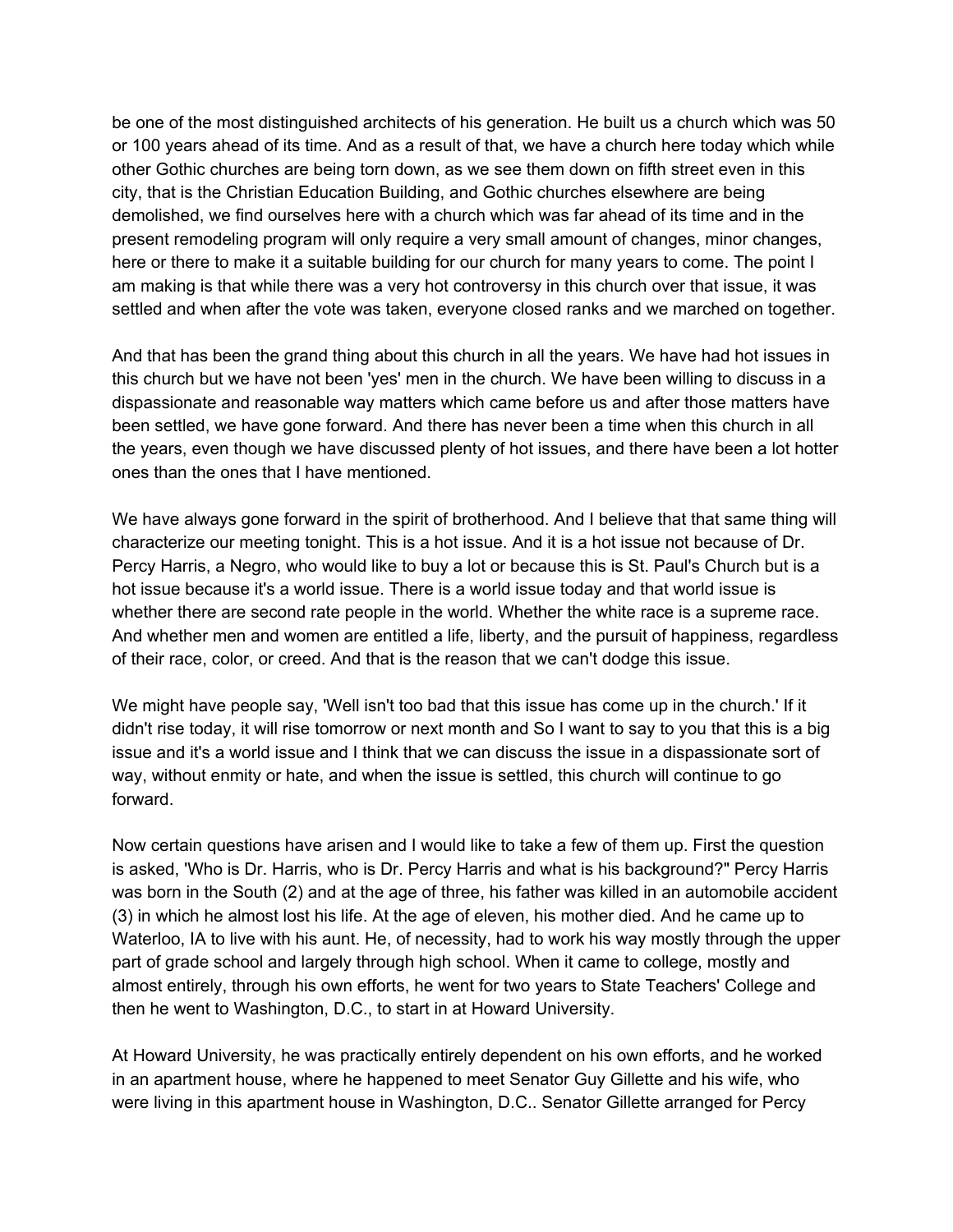Harris to get a job in the Senate office building, (4) working from eleven p.m. to seven a.m. in the morning as a janitor. And there he worked his way and by that method, he worked his way through college, through Howard University, working from eleven p.m. to seven a.m. in the morning. He had some financial help from the student loan fund from Howard University.

When he finished his undergraduate work in the college, he started on to medical School. In medical school, he continued there. He was getting good grades in medical school and for four years he was elected president of his class in the medical school, something which had never been heard of before at Howard University. When he graduated, he continued with certain hospital work and intern work and finally he landed in Cedar Rapids as an intern at St. Luke's Hospital, which was the first time that I had ever laid eyes on him.

He was an intern at St. Luke's Hospital for a year and then later he was retained by the hospital to train certain foreign interns, who had come here as interns to work in St. Luke's Hospital. Later, he set up his practice here in Cedar Rapids and he is now slowly building up a practice in Cedar Rapids. A practice which would be much larger, which is good but which

(2) Born in Durant, Mississippi , on September 4, 1927 . (3) Father's auto accident occurred on June 6, 1930. (4) Correction. Cleaned the Senate offices in the Capitol Building.

would be much larger, if the color of his skin were different. But 98%, about 98% of his patients, are white and the balance are non whites, which is about the proportion that there is in Cedar Rapids.

Now I say to you, that there is the man and his family, whom we are talking about and I believe that in this Christian church when we see a man, whom we're not claiming to be a Superman, but a man who has gone through all that struggle, and who has overcome all the obstacles, probably more obstacles than any person in this room. I feel that that man, who is a brother member of this church, is not to be considered a second rate citizen, to live in the ghetto district of Cedar Rapids, but that he ought to be entitled when he wants to buy a lot and build a house according to a plan which he and his wife have seen in an architectural magazine.

I feel that this man as a Christian brother in this church should be given the opportunity to live where he wishes to live and if this man is good enough to become a member of St. Paul's Church and take the Oath of membership in this church, I believe that he is good enough to live beside me, or you, or any other member of this church and that is the issue and only issue involved here. All the other side issues of whether this was done this way or done that way or some other way are all secondary. This is the big issue that's involved. This is the issue that you are here to decide tonight.

Now the second question that is asked is this question. And this is a serious question and I certainly have the greatest respect for people who differ with me in these matters. I have the greatest respect for their difference. The question arises, 'Would such a move as this cause a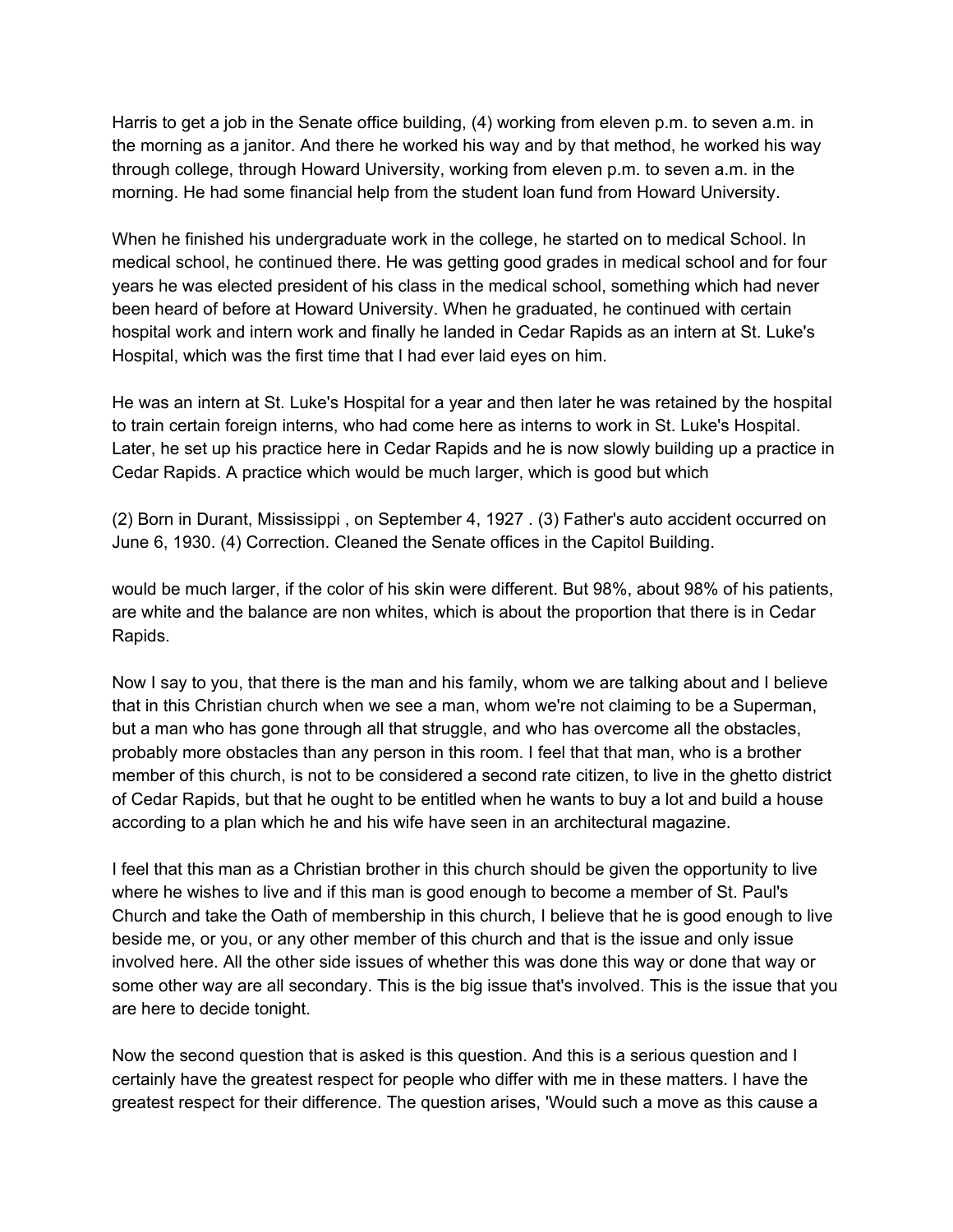great depreciation in real estate values in the area?' Now it is one thing to have opinions on this subject and it is another thing for there to be a scientific study on what is the effect of the moving into an area of non whites on real estate values.

There have been some very thorough and scientific studies made in the United States on this very subject. And among these is a study made by highly placed group of scientists headed by Dr. Laurenti, Professor of Economics at the University of California at Berkeley. The title of this book is, "Property Values and Race." The whole series of books can be had for thirty dollars and they can be also had at the library. But this is the book which has the conclusions in it and anyone who is seriously interested in the effect of the movement of nonwhites into white areas, all you have to do is to read this book and a few other scientific treatises on this subject and you will be able to know what the truth is as distinct from opinions.

This book shows that in a study made all the way from the San Francisco bay area of Oakland, California and San Francisco. In seven cities, including the suburbs of Philadelphia, that in 85% of the areas, in 85% of the instances where non whites had moved into white areas, there had either been no change whatsoever, there had either had been no change whatsoever in real estate values or there had been an increase in the values in the years. The second thing that it showed that of the remaining 15%, of the remaining 15%, where there had been a slight decrease, the decrease had been in the amount of about 5 to 9 percent. Now these are factual studies and not opinions. And I think that anyone who is interested in this subject will find that this is borne out.

Many of you read the issue of the "Saturday Evening Post" which took up a four page article with pictures of the subject: When a Negro Moves into Your Neighborhood. And the conclusions that it reached were basically the same conclusions that were shown in this scientific study. Last Saturday, one of the men, who is one of the authorities on real estate appraisal in the city of Cedar Rapids and who is a specialist in real estate residential appraisal, came to me and said, 'I was visiting with a few of my Colleagues a few days ago and we discussed what would be the effect of a man, a Negro, moving into a white district. He said, 'We are very cold blooded and objective about our appraisals of real estate. And he makes scores and scores of appraisals all during the year. And he said, 'It was my conclusion and the conclusion of my colleagues that in this instance in the city of Cedar Rapids, the amount of difference in real estate values that would be, would result, would be practically negligible.'

Now that is the testimony of a man who is a expert in this field. It also happens that in this area we happen to have a wooded area of about 14 acres, which eventually we propose to plot and put into city lots. (someone in the background reminds the speaker that he has only one minute left to speak) And that area we have not the slightest notion that that is going to be depreciated. Now the question is asked, 'How come that you gave this property to the church rather than selling it to someone else and giving the money to the church?' Mrs. Armstrong and I discussed this matter and like many others decided that if we could give property to the church would it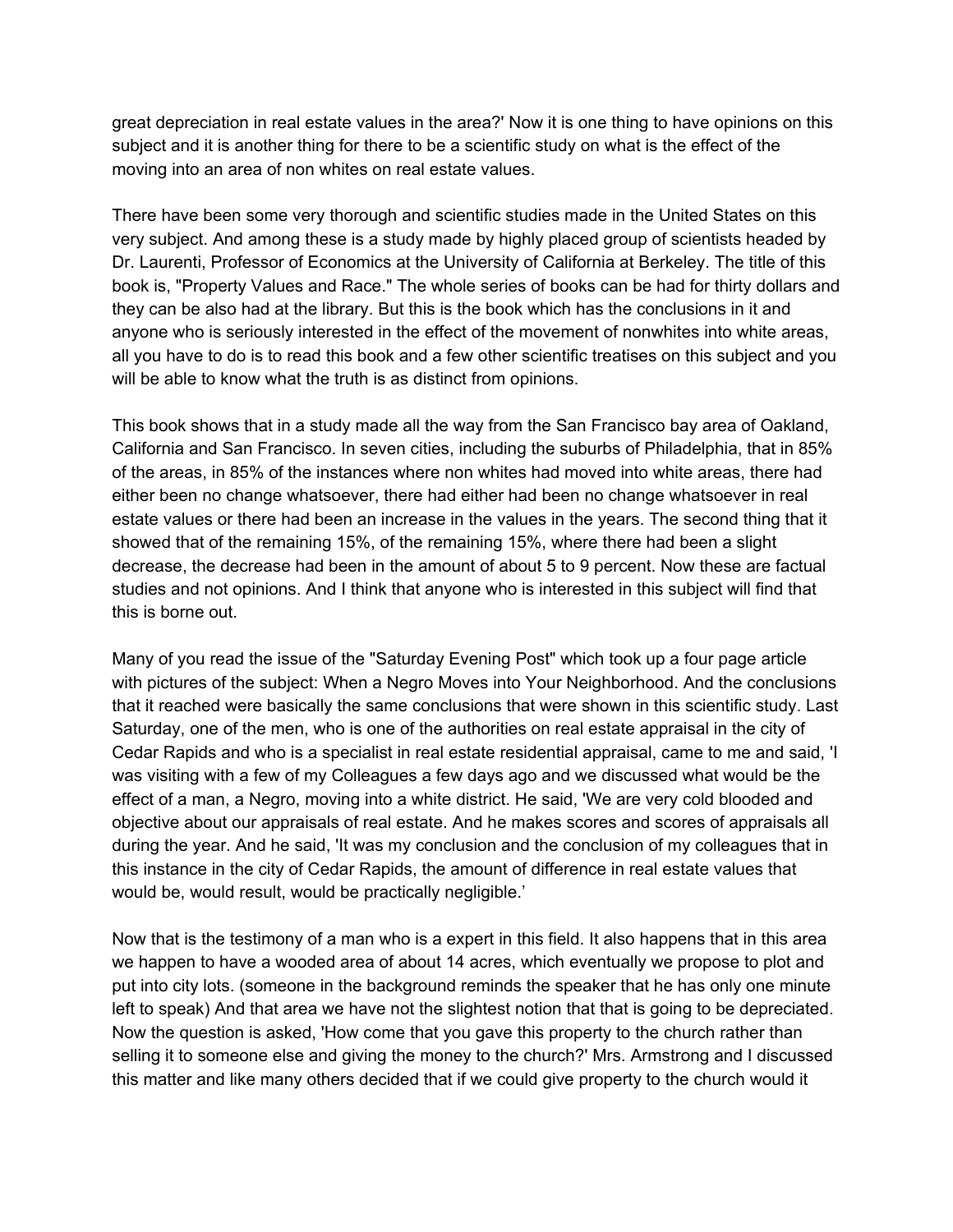appreciated in value, we could increase our contribution to the church in the amount of 50% and it was on that basis that we did this.

After the property had been appraised and accepted by the church, although while we had been working for years, for two years almost, trying to find a location for Dr. Harris. I approached Dr. Harris, having had no previous commitment whatsoever to him, told him that this lot was available at \$7,500.00. He said, 'That is more than I can afford to pay but it's between getting no lot at all and paying \$7,500.00, I'll go ahead and make an offer on it.' And so he did. Thank you very much, MR. CHAIRMAN."

**NEW PERSON:**: MR. CHAIRMAN, I would like to know at least whether the market value was offered on the purchase of this property. It seems to me we should be entitled to the normal arrangements... (unclear).

**MR. CHAIRMAN:** "Does someone Want to speak to this question?" "Repeat your question."

(question is repeated, still very unclear. Person is asking to see a copy of the bid)

**MR CHAIRMAN:**: "Do you have a copy of that here, Mr. Armstrong? The first question that was asked was whether or not this amount of money which has sold this property to, which you're offering to sell this property to Mr. Harris or is the market value of it. Now as I understood that was the problem, or the question."

**MR. ARMSTRONG:** "MR. CHAIRMAN, I would be glad to answer that question if I am asked for it. If you will redirect..."

**MR CHAIRMAN:** "This is just an answer to a question, this is not a debate."

(commotion)

**ANOTHER SPEAKER:** MR. CHAIRMAN, people can't hear unless we have the microphone."

"We can't hear anyway." (laughter)

**MR. CHAIRMAN:** "Well I think that this body will permit this. This is just an answer to a question. It has nothing to do with a debate."

**CHAIRMAN OF BOARD OF TRUSTEES:** "If any of the other members of the trustees wish to answer, I'll be glad to have them or I will answer as Chairman Of the Board of Trustees."

**MR. CHAIRMAN:** "Can Kirby Stiers or another member of the board of trustees answer this?'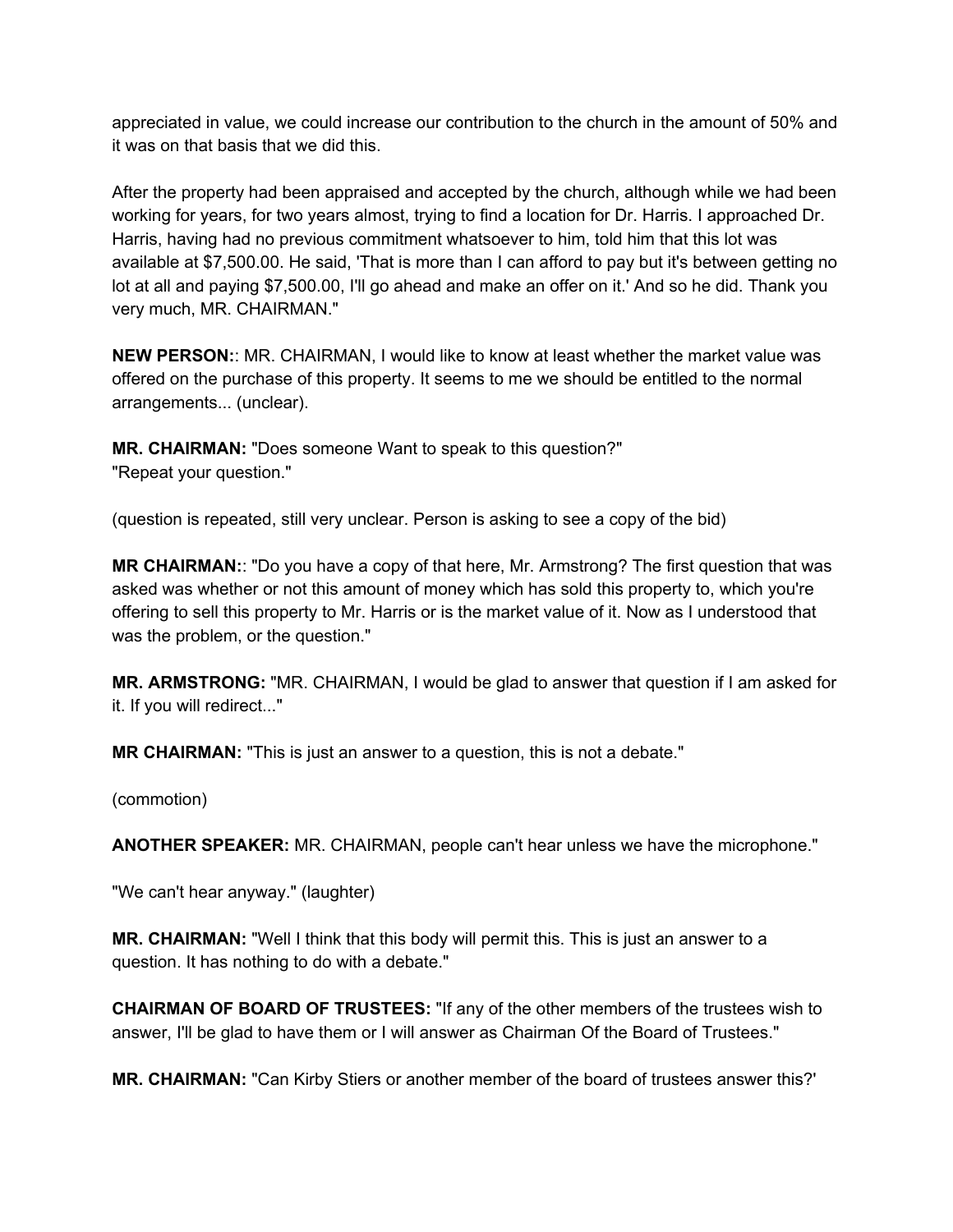**ANOTHER SPEAKER:** "MR. CHAIRMAN. I would like to . . . ( unclear). . . if one of the members of the board of trustees can scan through it very quickly, that way..."

**MR. CHAIRMAN:** "Do you have a copy of that? Now do you refer to the minutes of a meeting or what is it?"

**ANOTHER SPEAKER:** " No, it is an offer on file for this property and the terms thereof by which it is to be bought."

**MR. CHAIRMAN:** "Is it possible to get this document?"

**ANOTHER SPEAKER:** "No, as a matter of fact..." (more commotion)

**MR. CHAIRMAN:** "All right. (pounds the gavel) Starsko said that he had a copy. They asked that you present it to one of the members of the board of trustees and let him scan it over and then come and make a statement concerning it."

"Would one of the members of the board of trustees step forward?"

**STARSKO:** "All right." (laughter) "I think that I have seen this before. I trust that this is what you wish: For the sum of \$7,500.00 the party of the first part, the church, its successors, etc.. as follows: \$500.00 down..."

"Louder' repeated by several people

**STARSKO:** "I can't talk much louder. Is this thing working or not? Can it be fixed?" (pause as they attempt to remedy the problem with the microphone) "How is it now? For the sum of \$7,500.00, the church, I'll abbreviate this a bit if I may, to be paid as follows: \$500.00... on the execution of this agreement, \$2,000.00 on or before December 31, 1961 and the balance of \$5,000.00 and interest there on as herein provided in payment as follows: \$2,500.00 or more payable on or before the 31st day of December, 1962 and 1963 until all of said principle sum and interest on every part thereof at the rate of 6% per annum from date of possession payable annually is fully paid. Said payment is to be applied first in payment of all interest then accrued and the remainder on the said principle sum. The party of the second part, the purchaser, shall be entitled to possession of said premises on payment of \$2,500.00 and there after so long as he shall perform the obligations of this contract. Does that answer the question?"

**?:** "Thank you."

**TOM SMITH:** "MR. CHAIRMAN? I'm Tom Smith."

**MR. CHAIRMAN:** "Are you going to debate the motion?"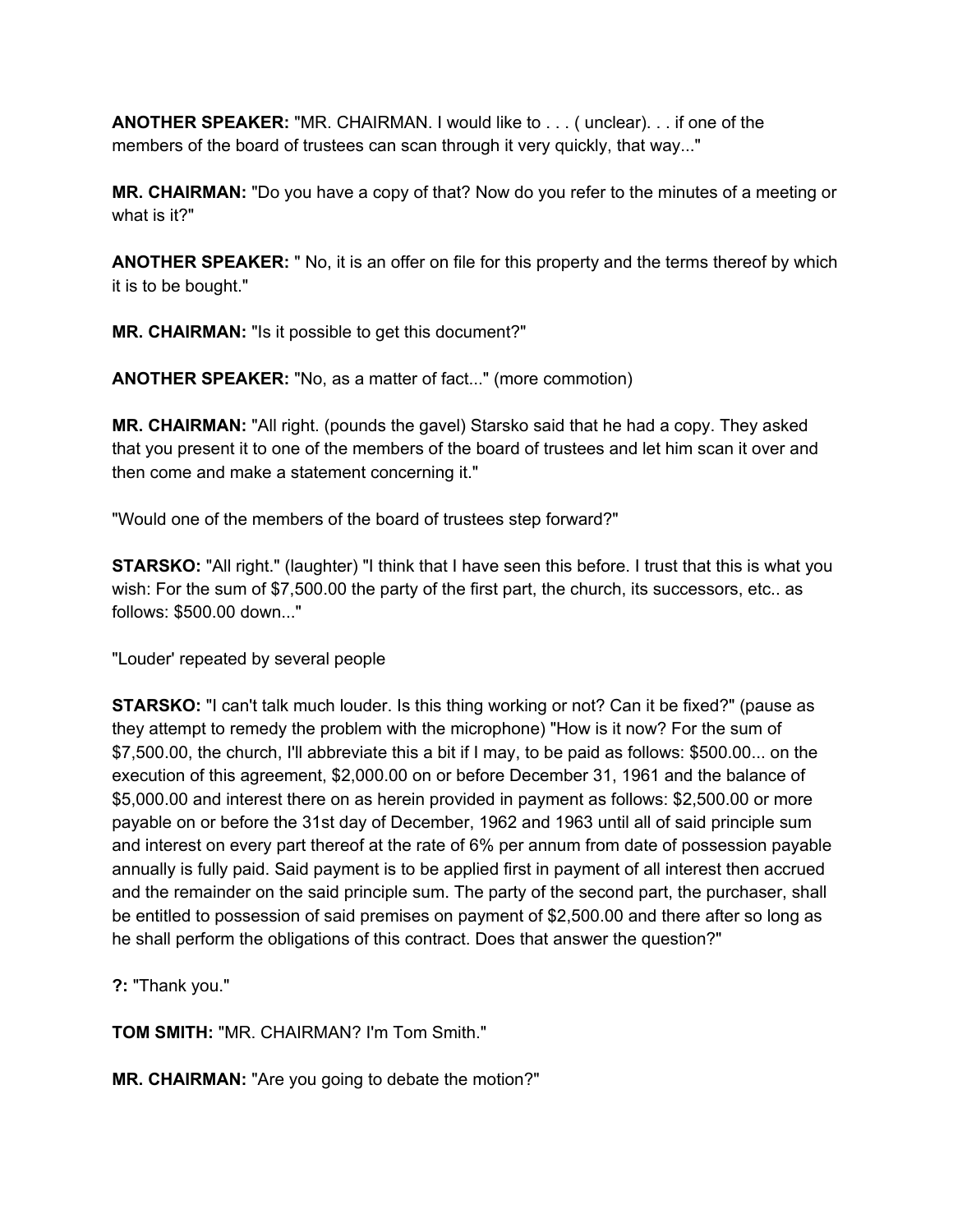**TOM SMITH:** "No sir, I have a question at this time."

**MR. CHAIRMAN:** "Oh, all right. Yes."

**TOM SMITH:** "I assume that this property was going to the church... (unclear)... I have a question as to whether or not this property was advertised for bid, in another words, I would assume that the church wants to realize as much from this property as it possibly can. Was the property advertised to the public for bid or was it put up for public sale, as a lot?"

**MR. CHAIRMAN:** "We'll have to ask some member of the board of trustees to answer that." (pause) "Sears, do you want to..."

**ED SEARS:** "It was not."

**MR. CHAIRMAN:** "All right. And there is nothing in the law of the church which requires it?"

**ED SEARS:** "I would say no."

**TOM SMITH?:** "That's terrible to give the rights to one person, a privilege. I don't think that I can like... (unclear)."

**ED SEARS:** "Before this property was turned over to the church, the two appraisers were appointed, including Mr. Howard Helscher and Tommy Tucker who is president of the real estate board. They acted on behalf of the church. And they made an appraisal of this property at \$16,900.00. I previously had had two appraisers representing Mrs. Armstrong and myself and they had appraised the property at \$17,000.00. Neither parties had communicated with each other but they arrived at that close figure.

The church appraisers, whom I have mentioned, appraised the property at \$16,900.00 and Mrs. Armstrong and I turned the lots, the parcel of land, into the church at \$16,500.00. Taking in each case the lower price that either the church appraiser or my own appraiser had appraised the property at.

The trustees then accepted the property at the price at \$16,500.00, credited our account with that amount and put up for sale one lot, the west lot, which is slightly smaller than the other lot and not in as quite a good position. Put that lot up, offered it for sale at \$7,500.00 and the other lot at \$9,500.00. That offer, after that offer was made, having worked for about two years seeking to find a cheaper locations for Dr. Harris, I went to Dr. Harris and I said, 'Look, the church is putting this property up, has offered it for sale at \$7,500.00. Are you interested in buying it?'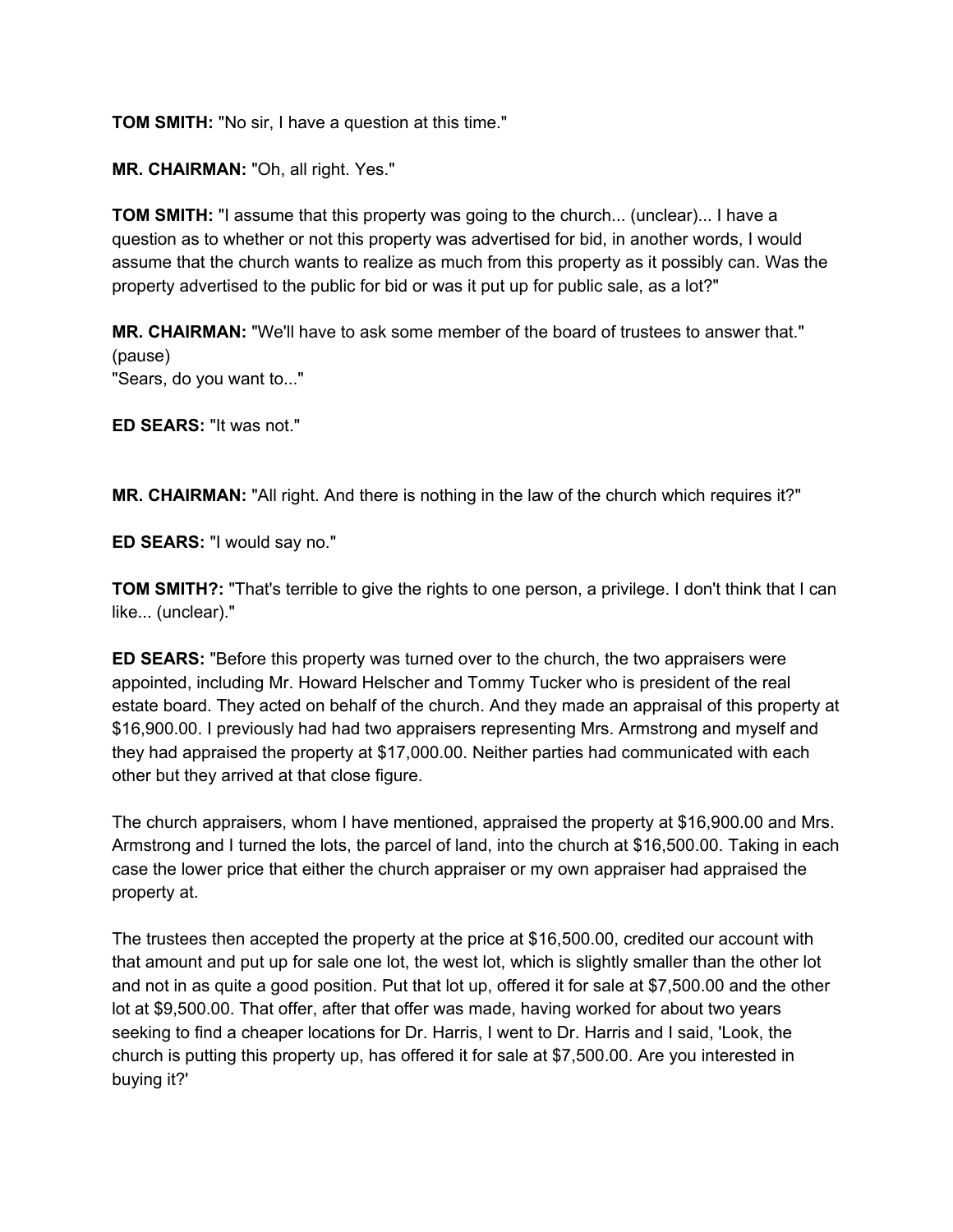He said, 'That is more than I can afford, but I've tried time and again to buy other lots. Mrs. Armstrong and I had tried two months before to buy two lots at \$4,900.00 each for him and when they found out that it was for a Negro, then they rejected the offer. He said that rather than having no lot at all, we better pay \$2,500.00 more than I Ought to pay and so he prepared, had this contract prepared, and it was on that basis, on these appraised values, that we accepted, that this offer was made and accepted. When you turn over to your real estate man a property of a given price to sell, he takes it for granted that he may sell it at that price and when he finds the first buyer, he sells it to him. And he does not go out looking for numerous other buyers, having already found one buyer, which is all that is required."

**MR. CHAIRMAN:** "Anyone Who Wants to speak to the question?"

**(Unknown):** "MR. CHAIRMAN, My question is, I'm confused, now one of the board of trustees says the property was not advertised and another has just implied that it was. (commotion) All right, I'm wrong. I would like to make one point. What the real estate people have to have heard estimate the value of this property and what people will often times pay for that property can very well be two different things. That's the reason I was curious as to why the church did not advertise this property in an effort to obtain or make as much money from the sale of this property as they possibly could?"

**MR. CHAIRMAN:** "Is there anyone else who wants to speak to this question?"

**(UNKNWON):** "MR. CHAIRMAN? I have a point of inquiry. I still do not know which lot is the subject of this sale, whether it is the west lot or the east lot and in memorandum of Mr. Armstrong, I received this mail. There seems to be some apparent discrepancy as to the evaluation. The way I read that memorandum, the east lot is valued at \$9,500.00 and that is the lot that is proposed to be sold for \$7,500.00. I was wondering if that was an error?"

**ED SEARS?:** "That was a typographical error made in the ... report. You are correct sir, it is the west lot. The lot that was always appraised at \$7,500.00... (unclear)... for sale at \$7,500.00."

**(UNKNOWN):** "What are the sizes of the lots?"

**MR. CHAIRMAN:** "Well, I suppose Mr. Armstrong ... (unclear)...yes?

**(UNKNOWN):** "I move a waiver of the original rules of a limit of ten minutes and allow Mr. Armstrong to take any time to answer the questions. He is the man we want to hear from."

**MR. CHAIRMAN:** "Well, that's all right, of course, as long as he is answering questions and not debating, then this ten minute limitation does not apply. But if you want to grant Mr. Armstrong the privilege of making any statement he wishes within the rights of this body... (unclear). You have a motion to this effect. Is there a second to that?" (pause) Well, I hear no second but...yes, pardon me."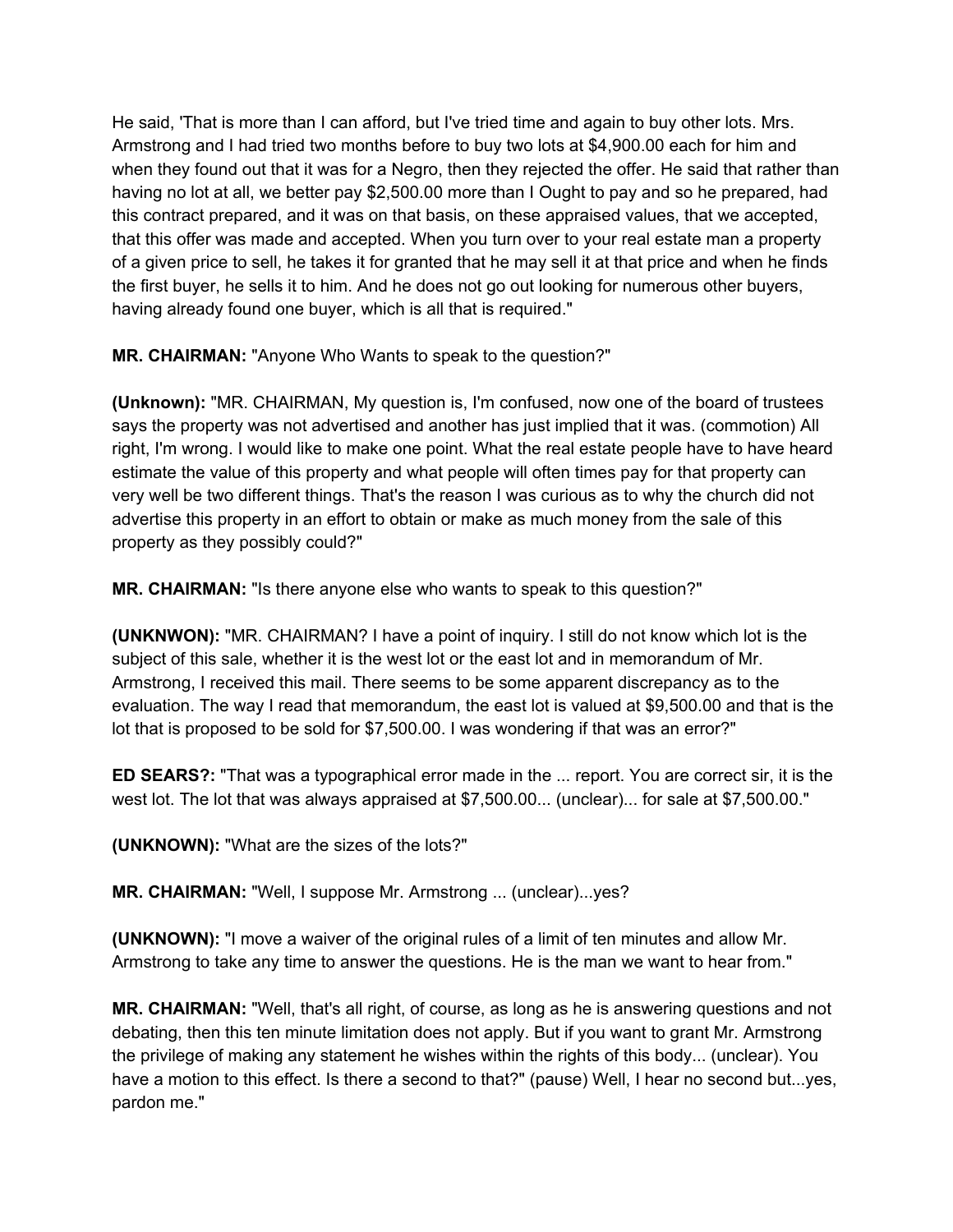**(UNKNOWN):** "I second the motion,"

**MR. CHAIRMAN:** "I'm sorry. All right it has been moved and seconded then that the privilege of the floor or the ten minute restriction on the debate be removed and the privilege of the floor be given to Mr. Armstrong in order to answer these questions which are being asked. Is that the gist of the ... ?"

**(UNKNOWN):** "Mr. Chairman?"

**MR. CHAIRMAN:**: "Yes?

**JACK HATT:** "I'm Jack Hatt and I believe that in the last two weeks we have heard a lot of conversation. There has been a lot of heartache. And I believe that we can not deliberate any longer. I believe that we are all here for one purpose to Come to. . . "

**MR. CHAIRMAN:** "Just a minute, are you speaking to this motion here to grant an extension of time to Mr. Armstrong?"

**JACK HATT:** "MR. CHAIRMAN, I am not. I am moving that we (freeze?) this motion. I'm sorry, MR. CHAIRMAN."

**MR. CHAIRMAN:** "All right. You have this question before you. Is there any discussion? If not, as many of you as will Vote in favor of this extent or this granting of this privilege to Mr. Armstrong, will say aye."

" Aye. " (by many)

**MR. CHAIRMAN:** "Opposed?"

"Aye!" (much louder than the group that favored the motion)

**MR. CHAIRMAN:** "The chair is not clear as to what the vote was. I guess that we will have to have a showing of hands. Those of you who are in favor of the motion, will you lift your right hand? Those of you who are opposed?"

**(UNKNOWN):** "Right to a point of parliamentary procedures."

**MR. CHAIRMAN :** "Yes?"

**(UNKNOWN):**" I think that we should take this here vote... (unclear)." (groans from the crowd)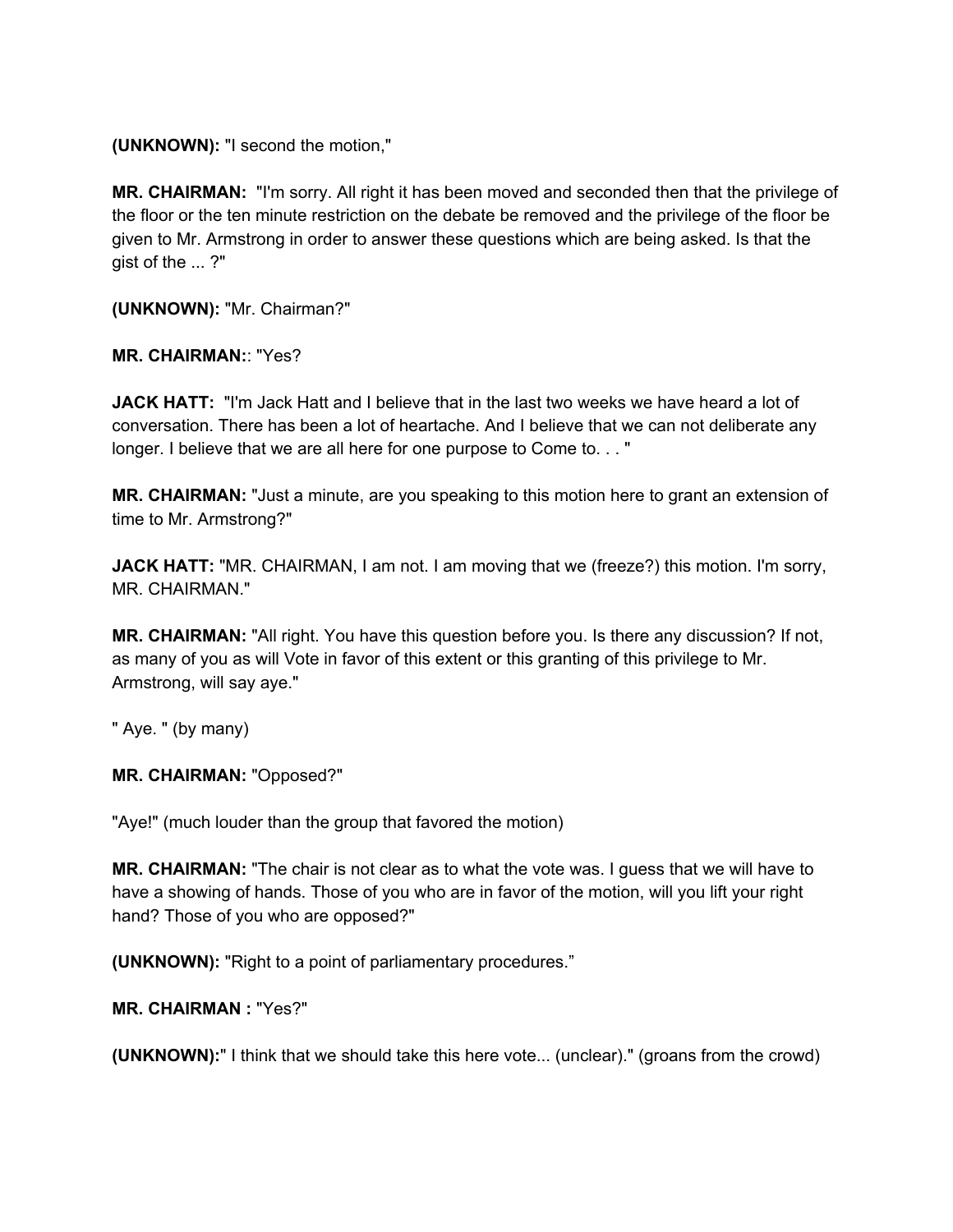**MR. CHAIRMAN:** "If this were to grant him special privilege for debate and to change the time of debate, that's why I raised this issue, Then you're perfectly right. If it is purely and simply to grant him an opportunity, which you do not have to grant, to answer questions, than I don't see where this applies. We are not changing the time of debate at all. We are just . . . Yes?"

**(UNKNOWN):** "If this is a suspension of the rules, then it has to have a two-thirds vote, if it is not a suspension of the rules, than it does not need any vote."

**MR. CHAIRMAN:** "Well, you can correct me if you wish, but as far as I understand, any man can answer questions. It is only when there is debate that you have so..." (interrupted)

**UNKNOWN:** "MR. CHAIRMAN? How does this motion come out? Who won? (laughter and applause) I put it right to you. Who won?"

**MR. CHAIRMAN:** "Well, I haven't decided yet." (more laughter)

**UNKNOWN:** "How come you put one man down and you let another man speak? You don't even know who won the motion."

**UNKNOWN:** "MR. CHAIRMAN?"

**MR. CHAIRMAN**: "Just a minute. This man still has the floor. I don't get your question."

**UNKNOWN** "I had the floor before . . . "

**MR. CHAIRMAN:** "Yes, that's right."

**UNKNOWN:** "All I want to know is who won?"

**MR. CHAIRMAN:** "I say that the chair is still in doubt and we will have to have a count vote. That's the only way that we can decide this issue as far as I can see."

**UNKNOWN:** "Thank you, sir. MR. CHAIRMAN? My reason for rising this point of order is, I don't think that the body really wants to give Mr. Armstrong and make him a debater on this when he's just answering questions. I can see that if we start giving him additional time, we're going to have to give other people additional time and we'll spend all our day on policy and procedures. I think you were right and I would like to ask the man to withdraw the motion." (applause)

**UNKNOWN:** "I Will Withdraw the motion if Mr. Armstrong will answer the questions."

MR. CHAIRMAN: "All right. Are there any objections? Yes?"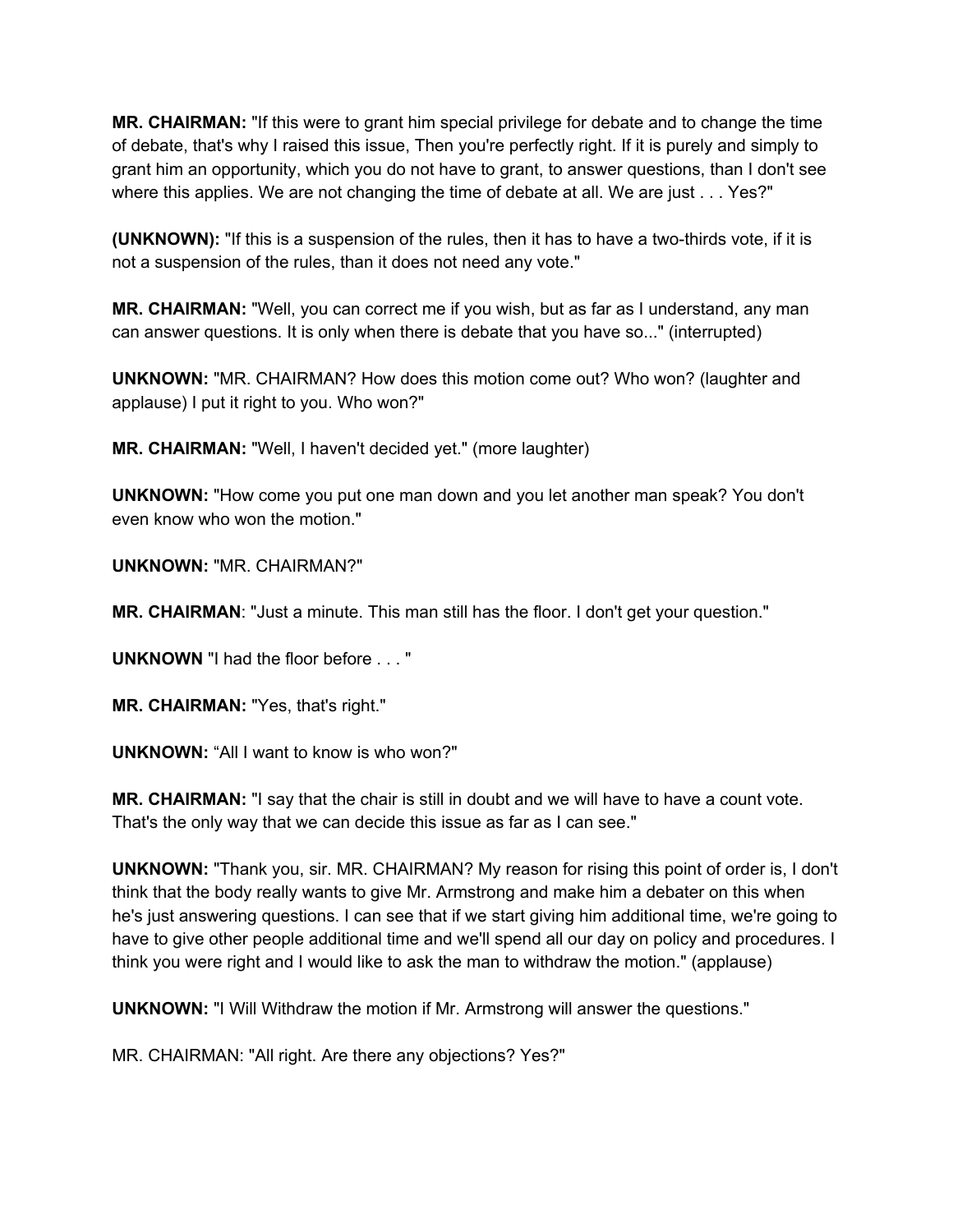**(UNKNOWN)"** "I see everybody is talking about this. I don't believe that anyone that has been opposed to this has had an opportunity to talk. And I'm definitely opposed and . . . (unclear)" (applause)

**MR. CHAIRMAN:** "This motion has been withdrawn and we are back on the original motion now and you have a right to the floor if you want to come down here to the microphone."

**G.O. Phillips:** "My name is G. O. Phillips. And I'm a resident of Cedar Rapids and I'm also a member of St. Paul's Church, for nearly all my life that I can remember. I'm not a public speaker but I'm not in favor of what is going on with this church. And I believe that the church is being made an object, well should we say of being the principle in an argument that should never have been brought forth to the church. (loud applause) I admire Mr. Armstrong. I admire his principles but I do not admire his judgement in this case. And that I'm opposed to it and I believe that is all that I can say at this time." (more applause)

**MR. CHAIRMAN:** "Are in favor of it or opposed?"

**(UNKNOWN):** "I''m in favor of it .. ''

**MRS PAUL FINGER:** "I'm not a public speaker either. I just wanted to say that we are not debating Mr. Armstrong's principles tonight. We are debating Christian principles. And it's a basic Christian principle that we are all the children of God and that we are equally important to him. It's also an American principle that American citizens are all first class citizens. And let's not get this to be an issue of this is what Mr. Armstrong wants or this is what somebody else wants, but let's just consider it; What does God require of Christians?

And let's not also forget that there will be publicity coming out of this meeting tonight that will have far reaching effects as to what a Christian church in an American City has decided. And this publicity will reach all over Iowa, and all over America, and into Russia, and communist nations. What is a Christian church in a supposedly Midwest Christian city going to decide about American citizens? That's the issue tonight." (a lot of applause)

**MR. CHAIRMAN:** "May I ask, are you for or against?

**MRS PAUL FINGER:** "I personally am for St. Paul's Church and I am very sorry that this occasion has come up. It is not good. Now you talk about Christian principles. All right. You've heard the story of the talents. Some people have more and some have less. Some use them better and some don't. Now when you take and put on this church the decision of making a public spectacle, it's a thing that never should have happened. And I assure you that there are very few churches where it ever would happen. I happen to know that it is wrong that this church should be made a scapegoat.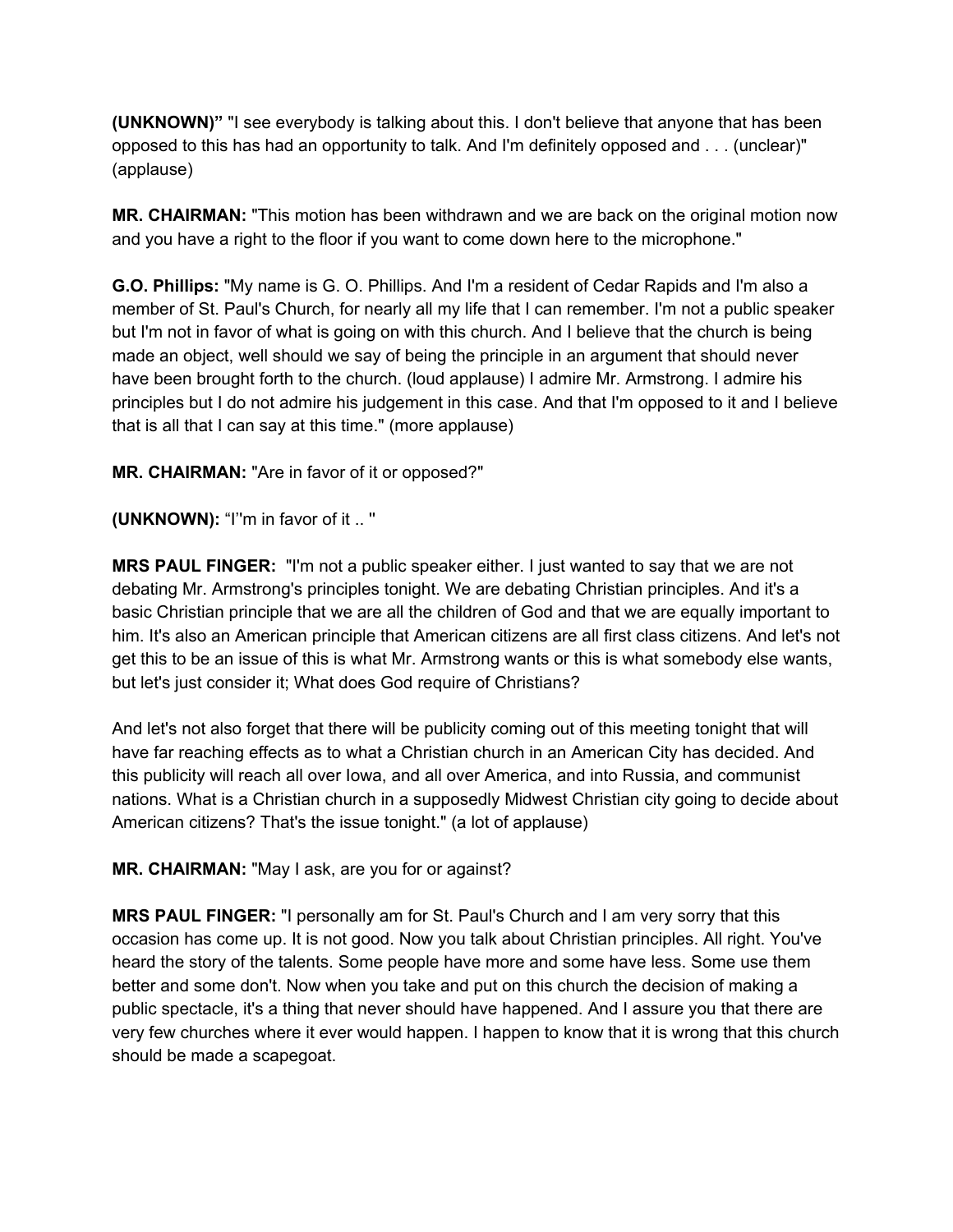I'm not saying that anyone is to blame. I don't think that anyone intended it. I think St. Paul's Church would have been better to have refused this gift of real property. Far better than to allow the (criticisms?) that are going to occur from this. Now it isn't anything, you can't find anything in the Bible that will absolutely support the stand that has been taken here. God made people of all colors. Why didn't He make them all white?

Those are good arguments too. You didn't make these rules and I didn't make these rules. I happen to have people here that I know will probably be injured by our action here tonight. I have no desire to do it. I personally am not involved in this at all . Doesn't make a bit of difference to me personally how it happens, but I do not think that it is good business or good management for this thing to be thrust upon this church. It was a very, very, bad thing for the trustees to have allowed it. And I think that they should be criticized for it because they are trying to set up St. Paul's Church as a debating place for a racial issue.

Now you say that Khrushchev will learn about this, he won't ever hear about it. This is only one of the little tiny things in this great racial thing all over the country. Today I've been reading where the African Negroes do not like the American Negroes because they think they are better than they are. When people live in a neighborhood, they are at home with people of their own kind and their own status. And these things all work out whether we want them or not.

And you can't, by the bootstraps, raise someone up. Now I do not think there is anything wrong with Percy Harris. I've heard that theirs is a very good family, but I do not think that St. Paul's Church should elevate him to the highest pinnacle with the NAACP in this area. It's a great thing. If I were a crusader like he is, I would do exactly what he is doing. Now we've got to do something here tonight and I think that we should return this gift of real property to the donors and let the problem be where it should be. We should not have this thrust upon this membership, but why do we want to go through with it? It isn't worth it.

Our first interest should be St. Paul's Church and not any one individual, whether it be black or white. Why shouldn't we do that? Why should we be thrust upon? I don't want to vote on this thing at al. Why don't I want to? Because I don't want to vote against it and I don't want to vote for it. I know people on both Sides. I'm not interested in making this a decision. Let's pass it where it belongs, Somewhere else."

"Many people have raised the question as to whether this is good for the church to be involved in this kind of issue. And I want to speak to that question. When Mr. Armstrong first told me what he had done, my immediate reaction was one of thrill, of excitement, of joy, that a man had the courage to take this kind of stand. And to thank God that for once in my life, after preaching on this subject for years, somebody had taken me seriously enough to do something definite, a definite act. To me, it was a great opportunity for this church. A great opportunity for this church to witness for our belief in the equality of man under God. To me, it was a great opportunity to this church to speak out in the world, for so many other institutions are way ahead of the church in this matter of integration.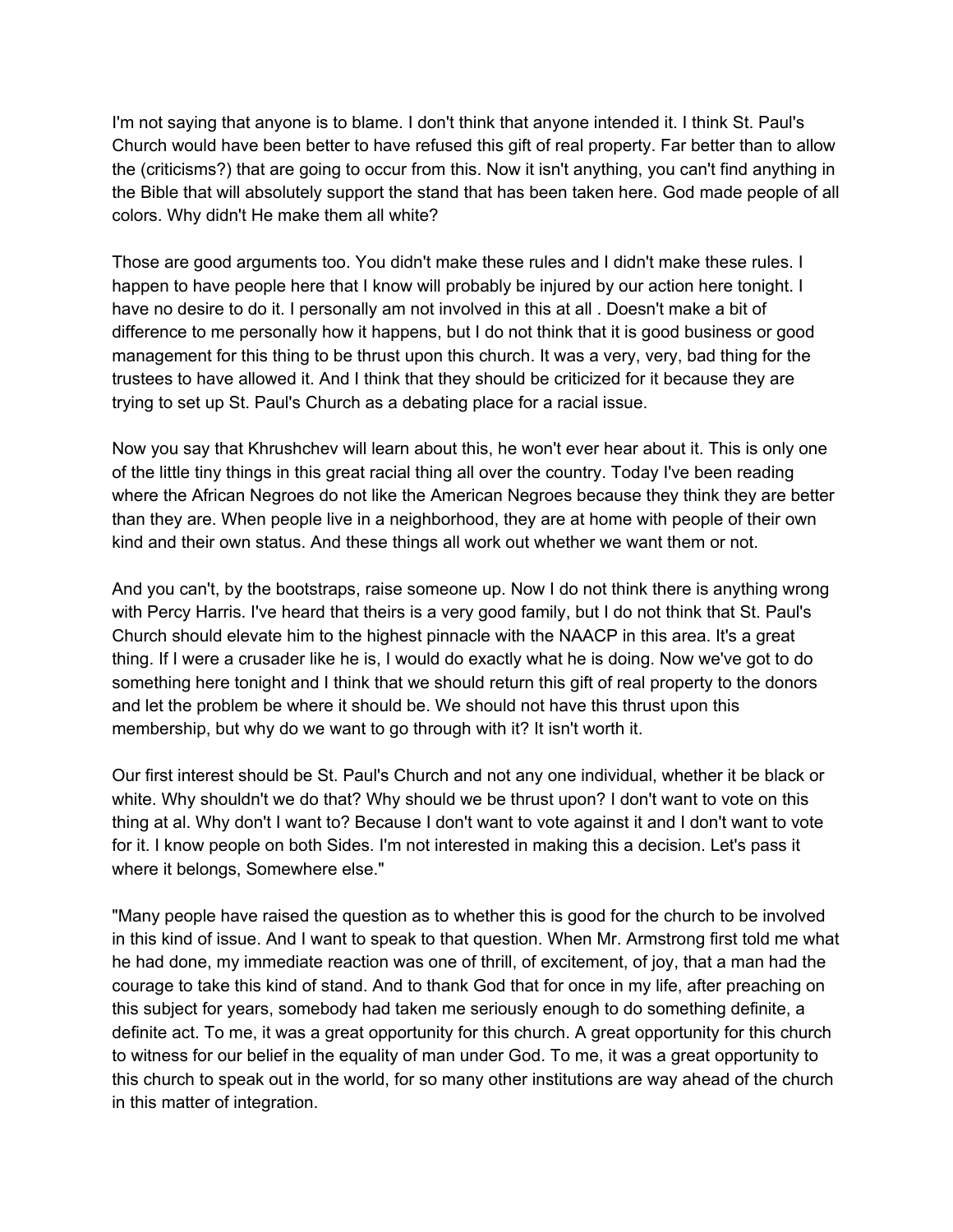And I thank God that this opportunity had come. I was not prepared for the intensity or the bitterness of the discussion which has followed. But even if I had known that this was to be this way, I would still have felt that this was the thing for the church to do because the time has come, ladies and gentlemen, for judgement to begin in the household of God. We've got to decide once and for all whether we are a Christian church or whether we have completely abandoned Christian principles and have taken over the principles of the world. And this is the issue here.

Let's not be mistaken about it. This is the issue: Are we a Christian church or not? And if we are not, than this is a good time to decide it and get it decided definitely and not go on being hypocritical about it. If the majority of this church do not believe that people are equal in the sight of God, then let's say so to the world. I look at this congregation from a place where I stand Sunday after Sunday, and I can not believe that this congregation will not vote for this man. There will be nothing in my life which would ever break my heart as much as to have this congregation vote 'no' on this issue tonight." (a lot of applause)

"Nobody loves this church more than I and nobody has a bigger stake in this church th am I. I have three children to support and to educate. My whole future rests in this church. And I'm willing to stake my future on this issue because I believe in it. We've been involved here in a plan to build a new building. And some people of good will, some people who love this church, and we all love this church. It's a great wonderful church. Some people of good will have said how sad it is that this has come. It may jeopardize this building. Well my friends, the purpose of this building is for Christian education and there are many different kinds of Christian education. And we are given an opportunity now, a God given opportunity, this opportunity would not come to a church once in a generation. We're given a God given opportunity to say something to this community, to this world, to our children, and to our children's children about where we stand and what we believe.

And this will do more for Christian education than we could do in months of teaching in this building. And I say to you my friends, that if you vote 'no' on this, it's going to take a long time to explain to the young people of this congregation. The young people under eighteen can not vote. If they were allowed to vote this issue, there would be no doubt of the outcome. And I do not envy anyone the necessity of explaining this to the young people if we vote 'no.'

This is not just St. Paul's Church here tonight. Let's be clear about that. This is not just a little family affair. This is the world, the whole world is here tonight. And this is one of the great problems of the world. And to say that the church should not be involved in facing the great problems of the world is to say that the church should not do its job. Where else should this problem be solved if not in the church?"

"Oh, I've prayed for this and I worked for this. And as I look out at you, I can not believe that you will fail the church or that you will fail the children and your children's' children by voting the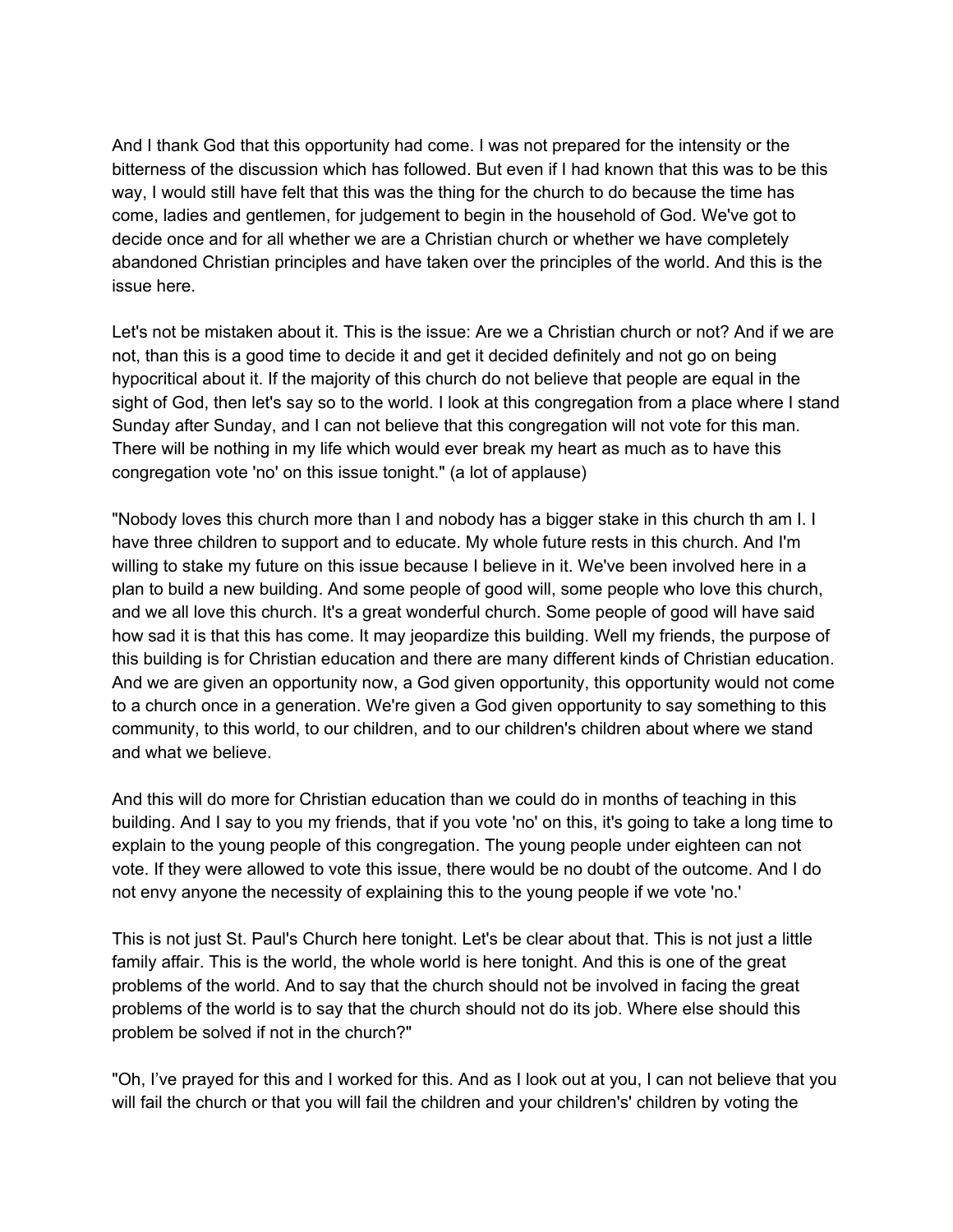wrong way. And all this is involved. I beg of you, do not think of your own personal whims or prejudices, but think of what it means to be a Christian church. Here is Dr. Harris, a member of this church, think of what it will mean if the other members of the church vote to refuse to sell this member of the church this lot. Think of what this does to the body of Christ. And pray. Do not vote before you pray. And vote that this church may be Christian on this very important issue. "

**UNKNOWN:** "MR. CHAIRMAN? I believe that I may have the floor now. "

**MR CHAIRMAN:** "Would you come up and . . .

**JACK HATT:** "I do not need the microphone. I believe that people can hear me. Ladies and gentlemen and fellow members of St. Paul's Methodist Church, I had promised my wife faithfully that before I left home tonight, I would retrain from getting on my feet because I get carried away sometimes I and wanted to keep embarrassment away from my lovely wife and my three children, but I tell you this, this thing has come into personalities, and I don't think that we should get into personalities. We should get into the basic facts of this. Now we have had one gentleman . . . (unclear) this man who is purchasing this property on the way he grew up.

Well ladies and gentlemen, I can tell you that you have a man right before you that went through more things than Percy Harris has ever gone through and there are people like him... (unclear, applause). . . pay attention to Jack Hatt but I want you to vote your conviction. What would you do if it was next door to you? Remember this, ladies and gentlemen, I came from Marion, over eight miles from here. I came from a family of ten. My father died in 1936. My father lost his leg in 1931. My folks ran a home laundry. I used to ... (unclear)... up and down this street with papers in the feet of my shoes so that they wouldn't get cold. My brother was a colonel in the Army from the first war, but he was a ... war and he had to send me his Army shoes and my other five brothers so that we had something to wear to school. Now we're getting into personalities and the church is no place for it. Now we have our minister that says he will resign or this will be the gravest thing if we do not vote for him. Ladies and gentlemen, ... (commotion, crowd yells to this person to sit down.)

**MINISTER:** "Mr. Chairman?"

**MR. CHAIRMAN:** "Just a minute, a point of order?"

**MINISTER:** "I just would like to correct that statement about ..." (interrupted)

**UNKNOWN:** "About resigning? I'm sorry, perhaps I shouldn't have said resign, but it would break his heart if you do not vote in favor of this. Is that true?"

**MINISTER:** "Yes. I will say that it will break my heart."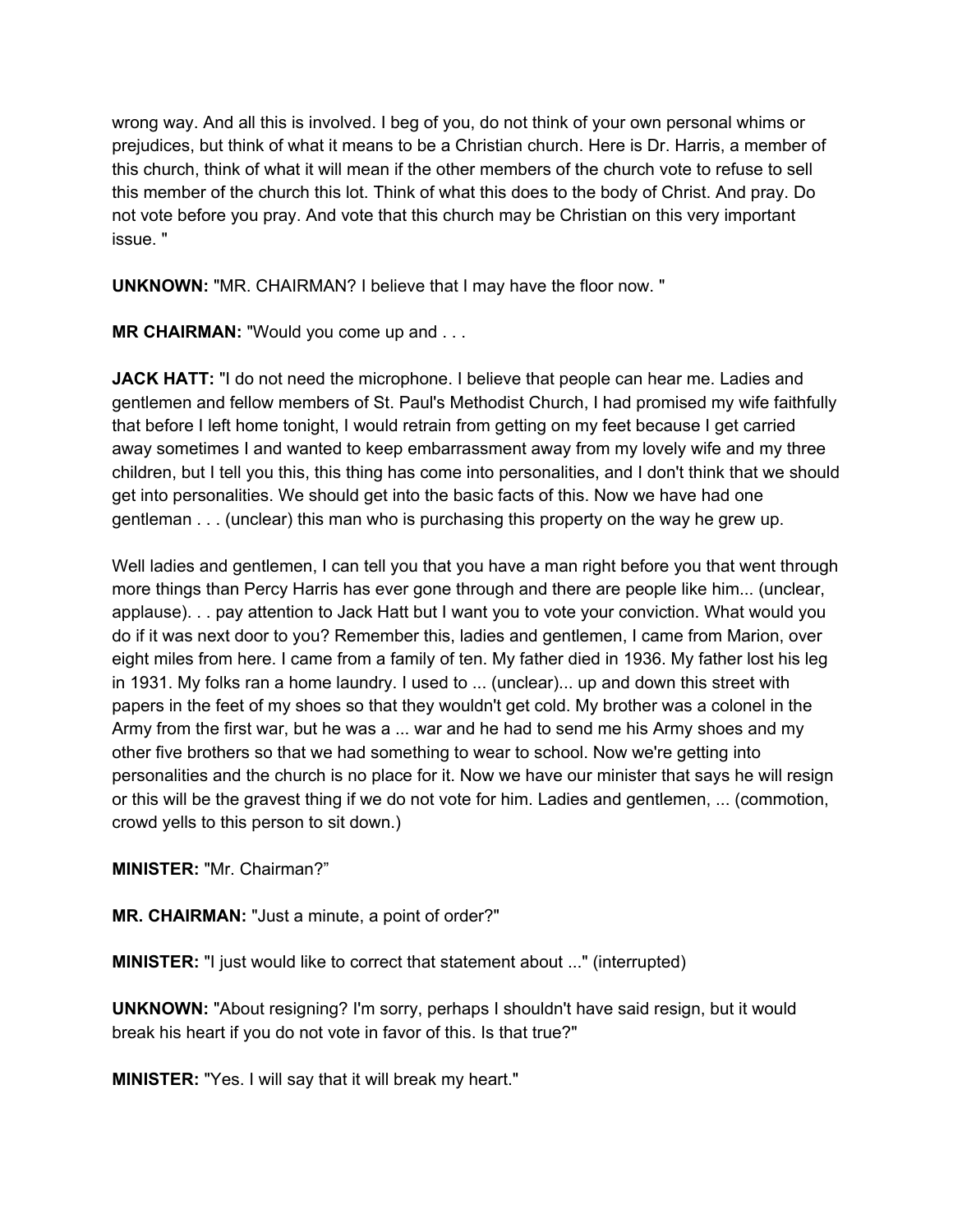**JACK HATT:** "That's right. I'm sorry for the connotation that I made that you would resign. I'm sorry. But ladies and gentlemen, again I repeat this, that I have gone through the same thing that many of you people have. Would you people go to bat for me? For me, a man, a member of your St. Paul's Methodist, to get me a piece of property like this? I don't believe you would. And I'm just as much as a member. I've worked hard for St. Paul's for 14 years and I will continue to work hard for St. Paul's Church, but I think we've heard enough about this growing (unclear). I, MR. CHAIRMAN, would like to move the question."

**MR. CHAIRMAN:** "I think that you should have made your motion prior to your speech but. All right, you are still on the original motion."

**UNKNOWN:** "Did you call for a second on the (unclear)?"

**MR. CHAIRMAN:** "No, I said that I raised a question concerning his right to make a motion after he had made a speech. Possibly a motion to, a motion for the previous question is in order at any time and if you wish I will call for a second on that . Is there?"

## **UNKOWN:** "Yes."

**UNKNOWN:** "The moves been seconded. Now this requires a two-thirds vote and it is not debatable. It is a motion which closes the debate. I want you to understand that. Therefore, there will be no debate from this time on. And I must put the question to the house. As many of you as will favor this motion to vote on the previous question Will lift a hand."

"I'd like a right to a point of order. Will you please restate the question in the form of the consequences so that people will know what they are voting on?"

**MR. CHAIRMAN:** "The question is simply this: That if you vote in favor of this request for the previous question, then we will proceed immediately to vote On the main motion which is the (unclear) without further debate. That's what I mean to say, that this is folding debate. You should understand it."

**UNKOWN:** "Will this be a hand raise or a ballot?"

**MR. CHAIRMAN:** "Well, the Robert's Rules of Order only require only either a voice or a hand vote and so I'm calling for a hand vote because it's a two-thirds vote and we'll have to count unless it's overwhelmingly apparent that this is what they want. There is a request here for Dr. Morgan. He is wanted at the hospital. And he is to call empire 401.01 extension 212, for Dr. Morgan. All right. Are we clear? We are voting now on the request for the previous question. As many of you as will favor this lift your right hand."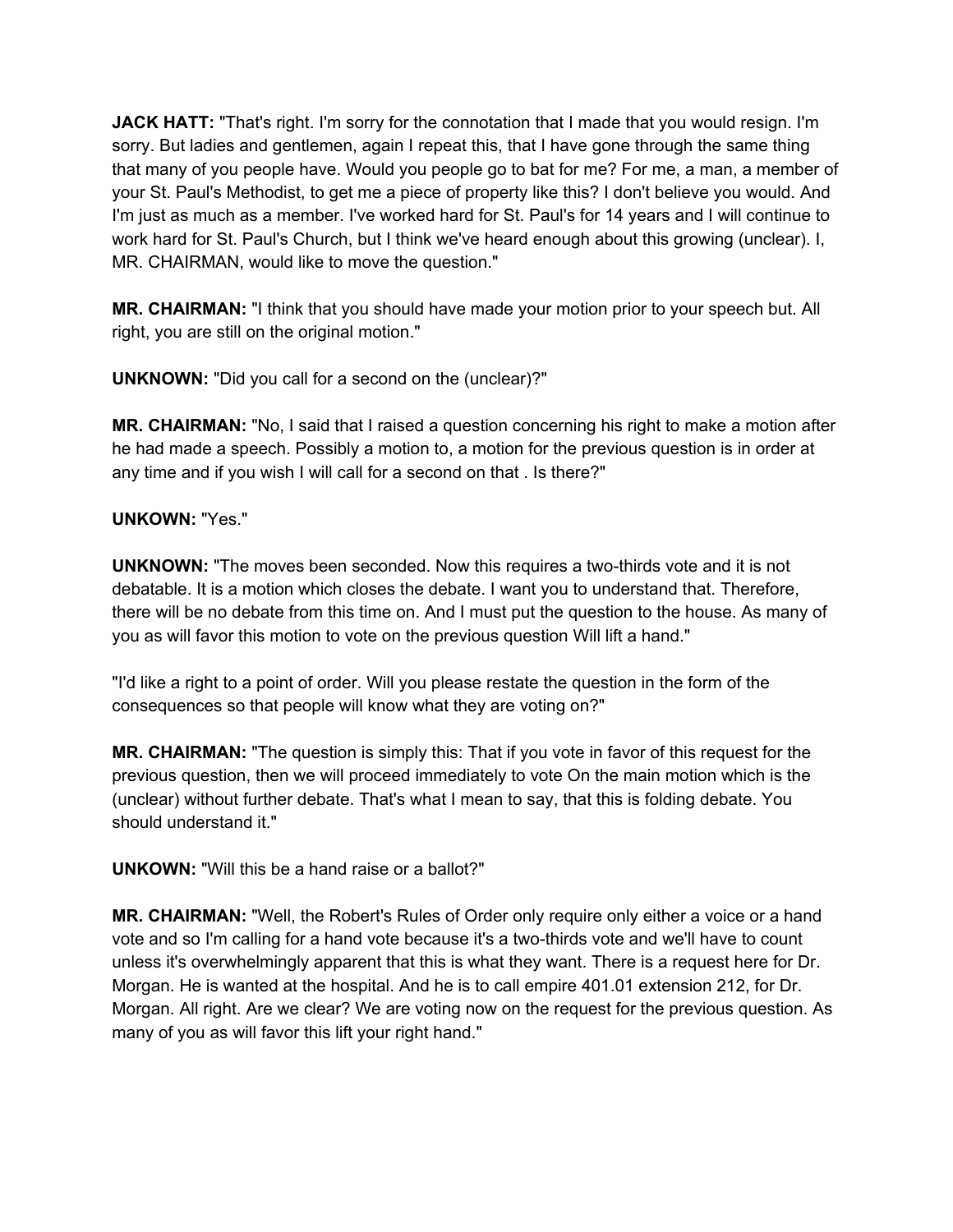## **UNKNOWN:** "Just a minute."

**MR. CHAIRMAN:** "Is it a question?"

**UNKNOWN:** "Yeah, sure. I was wondering if we will vote in the same way as we did on the last One."

**MR. CHAIRMAN:** "I would have to rule, sir, that that particular question is rather frivolous and out of Order."

**UNKOWN:** "How come you voted on it?"

**MR. CHAIRMAN:** "As many of you as favor this request for the previous question will show their right hand?

**UNKNOWN:** "What is the previous question?"

**MR. CHAIRMAN:** "I'll try it again."

**UNKNOWN:** "MR. CHAIRMAN, if the vote could also be put as to whether they want to vote to debate or not. I think the people would understand... (unclear)."

**MR. CHAIRMAN:** "The motion for the previous question, is and has been stated here, is a motion actually to close debate on the main motion. And all you're doing is moving that we bring to a vote the main motion of the evening, one that was a resolution which was presented, and that is undebatable. What happens is that you close debate then on that main motion. Is that clear? Once again, as many of you as will favor this motion, calling for the previous question, will lift the right hand. I think that we will have to count this. Do we have tellers? Have tellers been designated? The ushers, will you come down and now I'll ask you if you will stand please? May I ask you one thing further? May I make one thing further clear? You understand that only persons who are members of St. Paul's Methodist Church, 18 years or older, are permitted to vote. And we will assume that everyone who is standing falls in that category. All right. Please begin counting."

**UNKNOWN:** "I don't think people understand how that standing indi cates how they are voting. This means that the people standing are the ones that are going to vote?"

**CONGREGATION:** "No, no, no."

**MR. CHAIRMAN:** "Everybody votes on the main motion. All we are doing is just deciding whether or not we will vote on the main motion."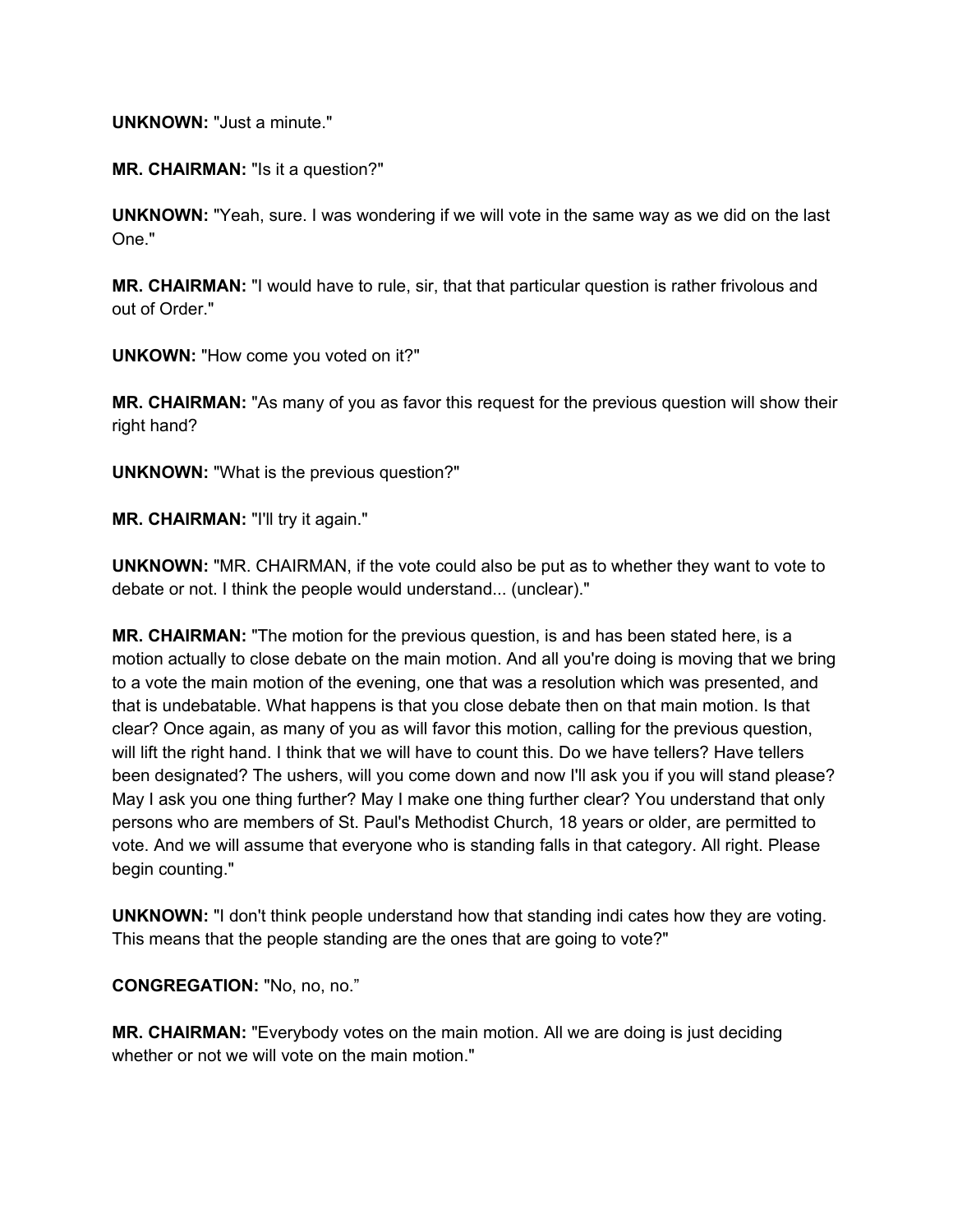**UNKOWN:** "MR. CHAIRMAN. In due respect for you, I would like to say that I think that you have (unclear) and utterly confused all the people here. (comotion) This is such an important issue that we may handle through the church and I think we have the right to have things simple and direct, (unclear), and then when you ask the people voting if they understand the folks that are voting 'no' stay seated and then ... (unclear)..."

**MR. CHAIRMAN:** "Well, I'll try again. All that you are doing now in voting is simply to decide whether or not you are ready now to vote on the original resolution. And you have a right as a body to decide whether or not you are ready to do that or if you want to continue debate on the original motion, then you vote against this motion to take up the previous question. If you are ready to close debate and to vote on the original motion, which is the resolution which was presented, then you vote in favor of this motion, calling for the previous question. Now, are you still confused?"

**CONGREGATION:** "YES!" (a lot of commotion)

**MR. CHAIRMAN:** "All right. Let us come to order please. Yes?"

"I think why you are confusing these people is you think vote on previous questions. They think they are voting on previous questions. Could you repeat, quite specifically, we are only Voting to end conversation."

**MR. CHAIRMAN:** "That's right. Well, the Only thing is you can stop debate several ways. This is one way you can do it."

**UNKNOWN:** "MR. CHAIRMAN? Would you please state: All those who are in favor of discontinuing debate and vote on the original motion please stand?" (comotion)

"Excuse me, MR. CHAIRMAN, before a vote is taken, may I ask how many, would they please take a count of how many people represented here tonight are property owners?" (moans form the crowd)

**MR. CHAIRMAN:** "I do not think that is pertaining to the question before us at all. Well, may I try once again? In the language of Mr. Robert's, who is the author of The Rules of Order by which most deliberative bodies govern their action. The object of the previous question is to bring the assembly at once to a vote on the immediately pending question which is the resolution and on such other pending questions as they be specified in the demand. It is the proper motion to use for this purpose whether the object is to adopt or to kill the proposition on which it is ordered, without further debate or motions to amend. Now that's clear to me. I don't know." (applause and laughter) -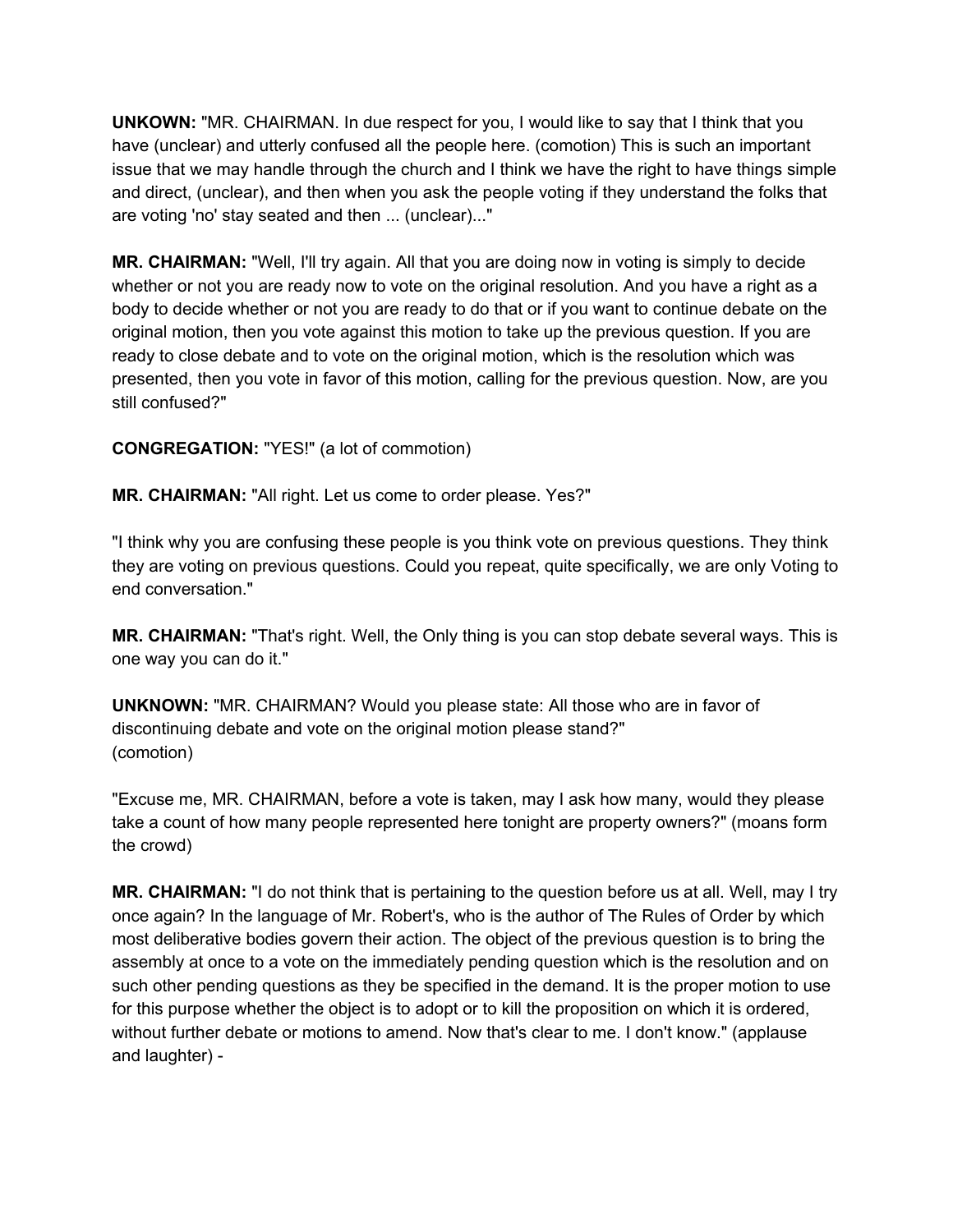**UNKOWN:** "MR. CHAIRMAN. As a point of final clarification. Anyone who votes for this issue, the next and only thing that can follow this is the vote on the main issue."

**MR. CHAIRMAN:** "Right. I said that. All right. Shall we try it again? Those of you who are in favor of this motion to vote, that is to stop debate, and to vote on the main question of the evening, the previous question, the pending question, the resolution, those of you who are in favor of that will you stand? (pause and comotion) All right, you may be seated. Those of you who are opposed?

The chair would say that there is a two-thirds vote in favor of the vote on the previous question."

**UNKNOWN:** "MR. CHAIRMAN?"

**MR. CHAIRMAN:** "Yes, sir?"

**UNKNOWN:** "I move that the vote on the main issue this evening be by a secret ballot."

## **UNKOWN:** "I Second."

**MR. CHAIRMAN:** "All right, you had the motion before you. We are now, this again is not debatable. You have a motion which has to do with the way in which this vote is to be taken. It is not an argument. It is perfectly in Order. And it has been duly Seconded. As many of you as will favor this motion that the vote be taken by ballot, that is by written ballot, which of Course is secret. Those of you in favor of that will lift a hand. Opposed? It is carried.

Now we are ready then for the question and you are now voting as members of St. Paul's Church, 18 years of age and over. I'm going to ask you to, all members, ... There is a request that the maker of the motion have the privilege of making a final statement which is perfectly in order. He has that right and so we'll call on Mr. Sears to make whatever statement he wishes, of course within the time limitations."

**ED SEARS:** "Thank you. All I would like to suggest is that you vote your convictions but you recall the the wide, wide issues, the religious issues, the Christian issues, that are involved in this and try to forget the si de issues. Thank you."

**MR. CHAIRMAN**: "All right, now I'm going to ask that everyone here who is a member of St. Paul's Church and as I say falls within the age limitations, will stand and remain standing until you have received your ballot. And then you may vote. If you are in favor of this resolution, you will write 'yes' on your ballot. If you are opposed to this resolution, you will write 'no' on your ballot. So will the members of the church, 18 years of age and over, Stand and receive their ballots?"

(a few minutes of activity)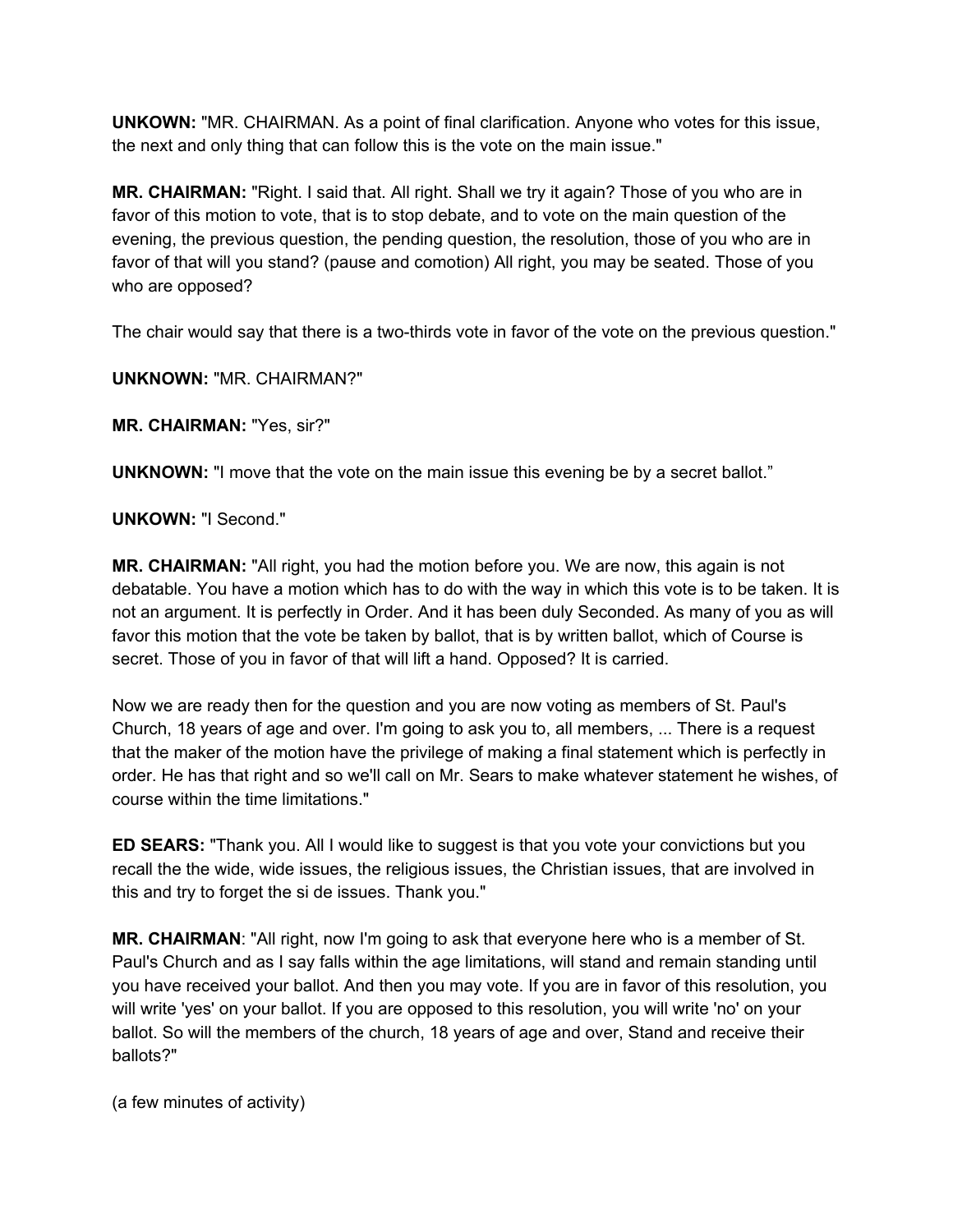**MR. CHAIRMAN:** "When you have received your ballot, you may be seated and vote. Is someone passing out ballots here? Have they run out of ballots? Here are three, four sections with no ballots."

"Folks, if you'll please bear with us, This is rather a laborious process to be sure that we get enough ballots and not too many."

**MR. CHAIRMAN:** "Once again may I remind you that only members are privileged to vote and we do request that any visitors who are here and not members of the church refrain from voting. This is for the members only. You are the you comprise the corporate body of this church."

**UNKNOWN:** "MR. CHAIRMAN. I would like to add that before we adjourn, ... (unclear). . ."

**MR. CHAIRMAN:** "All right, that was... (does not finish his thought). Will you come to order just a minute? There is a question being phrased here. I'd like to hear i t . Y es?"

**UNKOWN:** "When you vote . . . (unclear)... sign in, do you check our signatures? I feel that this vote is as important and I feel that while we do not have to show our ballots, I think that we ought to state our names at least, so that the record shows ... ( unclear)."

**MR. CHAIRMAN:** "That was not proposed and we are under the will of the house here. All right, does everybody got a ballot? Anyone without a ballot? Then, Once again, will the members of this congregation only, vote. And if you are in favor of the resolution and possibly I better state this once again, whereby the board of trustees of this church are to be authorized to sell property to Percy G. Harris and E. Lileah Harris. If you are in favor of this resolution, then you vote 'yes.' If you are opposed to it, you vote 'no.' And will you stand as soon as you have voted and remain standing until the tellers have been able to or have collected your vote. Then we'll ask the tellers to retire and make a count. The request is the count vote be announced tonight and that a public accountant check the figures so if that is, if there is no objection to that. I don't see no objection to it. We will be here tham until thìs Vote is announced. "

**UNKNOWN:** "MR. CHAIRMAN?"

**MR. CHAIRMAN:** "Yes?"

**UNKNOWN:** "Could we have the number of the people signed in so we know how ballots to expect?"

**MR. CHAIRMAN:** "Yes. All right, as you have voted now will you stand?

**UNKOWN:** "MR. CHAIRMAN? I seriously question the legality of this vote without some way to check that those that are voting are registered members of St. Paul's. I happen to be an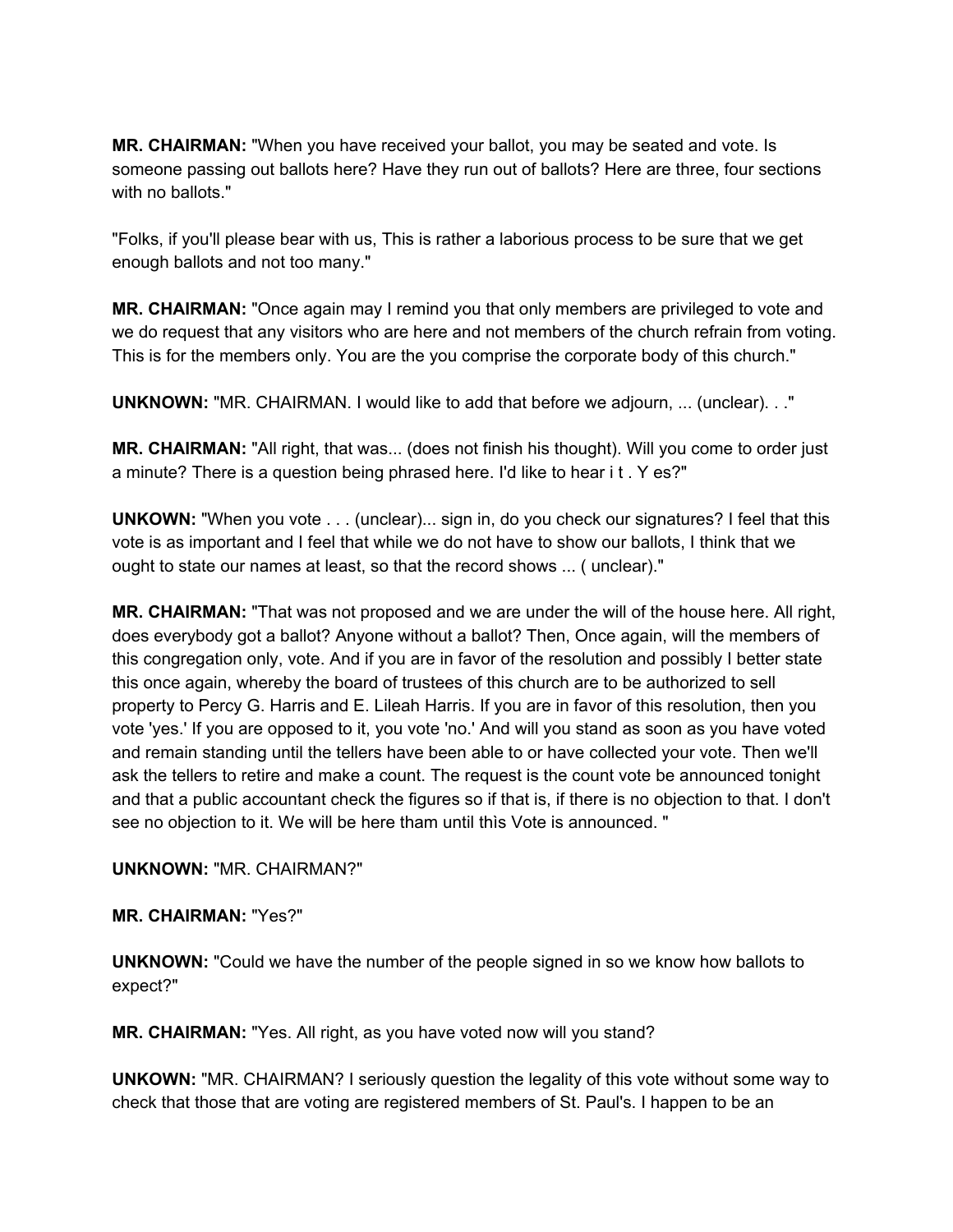attorney and I doubt if this title, the way this particular election is being carried out would be granted without a title. There is absolutely no way to know that the ones casting the ballots are those who are legally entitled to do so. In the absence of that this whole evening would be wasted, which would be a shame."

"Mr Chairman? Why don't all persons who aren't members be removed from this room?"

**MR. CHAIRMAN:** "This body has a right to request that if they wish, but." "

**UNKNOWN:** "MR. CHAIRMAN?"

**MR. CHAIRMAN:** "Just a minute will you please? Yes? "

**UNKNOWN: "**MR. CHAIRMAN? I move that each ballot be signed by the person voting."

**UNKNOWN:** "I second that."

**MR. CHAIRMAN:** "You have decided by previous action that this will be by ballot and by secret ballot. You would have to reconsider that motion before I could ever change this one."

**UNKNOWN:** "MR. CHAIRMAN, it would be secret except to those who count the votes."

**UNKOWN:** "MR. CHAIRMAN, ... (unclear)... envelopes to everyone and they put their name om the outside of the envel ope, seal their ballots inside and then they all are opened and dumped and then counted."

**MR. CHAIRMAN:** "Just a minute. I'd like to say just a Word as the chairman here. We are up against this problem in every church deliberative body. Now if you want to establish a bar of this conference and have everyone checked in that is possible. It would mean, however, reversing this whole thing again. It is difficult for me to see how in a church body such as we have here where we have placed you on your honor as far as voting is concerned, it is difficult for me to see why that should be necessary, but if you want... (a lot of applause) Yes?"

**UNKNOWN:** "MR. CHAIRMAN? I am here sort of in a dual capacity. First of all, I'll have to report what's going on here tonight. The second thing is, I am called upon quite often to report on doings of the legal profession. Now I am no enemy of the legal profession. I have a great deal of respect and admiration for their abilities. It appears to me that this whole meeting this evening was brought about by a member of the legal profession and if this thing is conducted in any way in which a question can be put on the validity of the vote than we have laid ourselves wide open once again.

Once again we will be forced to meet as we are being met tonight. Once again cancel our votes if one man, may I remind, sir, that just one man, apparently raised the whole question of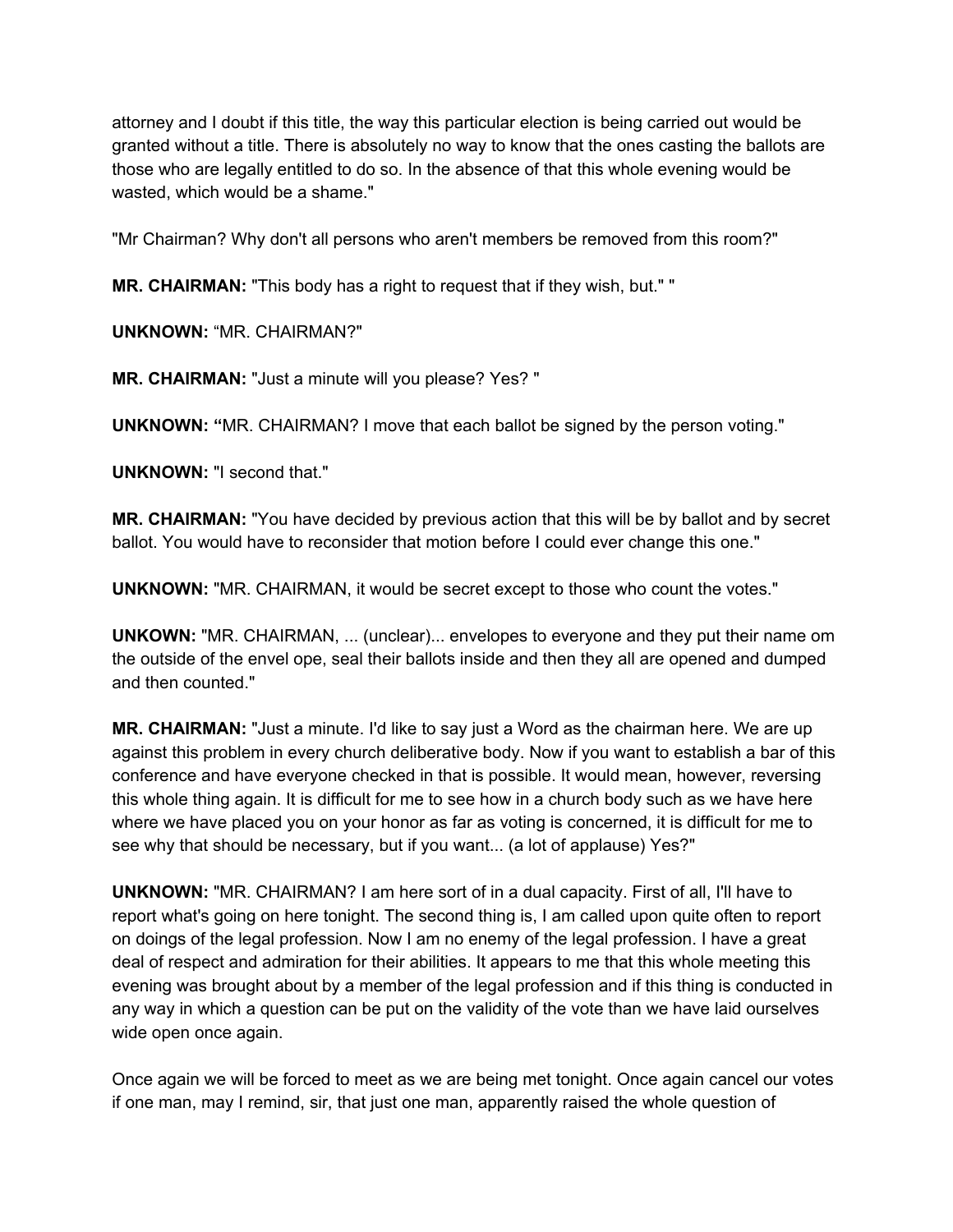whether we should be here tonight. If one man should cast a question on the legality of the balloting that we are doing tonight, then legally, once again, we would be required to show up again and go through the whole thing again. Therefore, I request that the chair comes up with some idea. . . (laughter interrupts speaker)."

**MR. CHAIRMAN:** "The only idea that would be absolutely fool proof as far as I know is to have every person in this house come down and file through the front of the church here. Pardon me, here is another urgent request for Dr. Foster. It's an operation. It is an emergency call. He is to call the hospital. And Dr. Huey is to call empire 38362. And Dr. Morgan is, pardon me, it's Dr. Foster again, all right. Now to come back to where I was. The only way in which you can guarantee it and this body has the right to do that, if you want to so designate, is to require each person here to file down and pass their vote and have the church secretary or your membership secretary or someone who has access to the church roll check your name off as you go by. (applause) Is that a motion?"

"Yes."

**MR. CHAIRMAN:** "Is that a motion?"

**UNKNOWN:** "I Second the motipn."

**MR. CHAIRMAN:** "All right, it has been moved and seconded. All right, you have the motion before you and this is perfectly in order. Is there a question?"

**UNKNOWN:** "I have it on another point after this is taken care of. It's not a point of order, I assure you. It's something I think ... (unclear). . in your hands."

**MR. CHAIRMAN:** "As many of you as will favor this procedure for voting, and may I state it again, that everyone here who votes will have to come forward and deposit his ballot here at the front and have his name checked off from the roll. Everyone who is in favor of that lift your hand."

**UNKNOWN:** "MR. CHAIRMAN, a point of order. I can see that there have already been ballots cast and picked up.

How can... (interrupted)."

**MR. CHAIRMAN:** "Have they been picked up?"

**UNKNOWN:** "Yes."

**MR. CHAIRMAN:** "Well, then about the only thing we can do is to destroy these ballots and have you vote again."